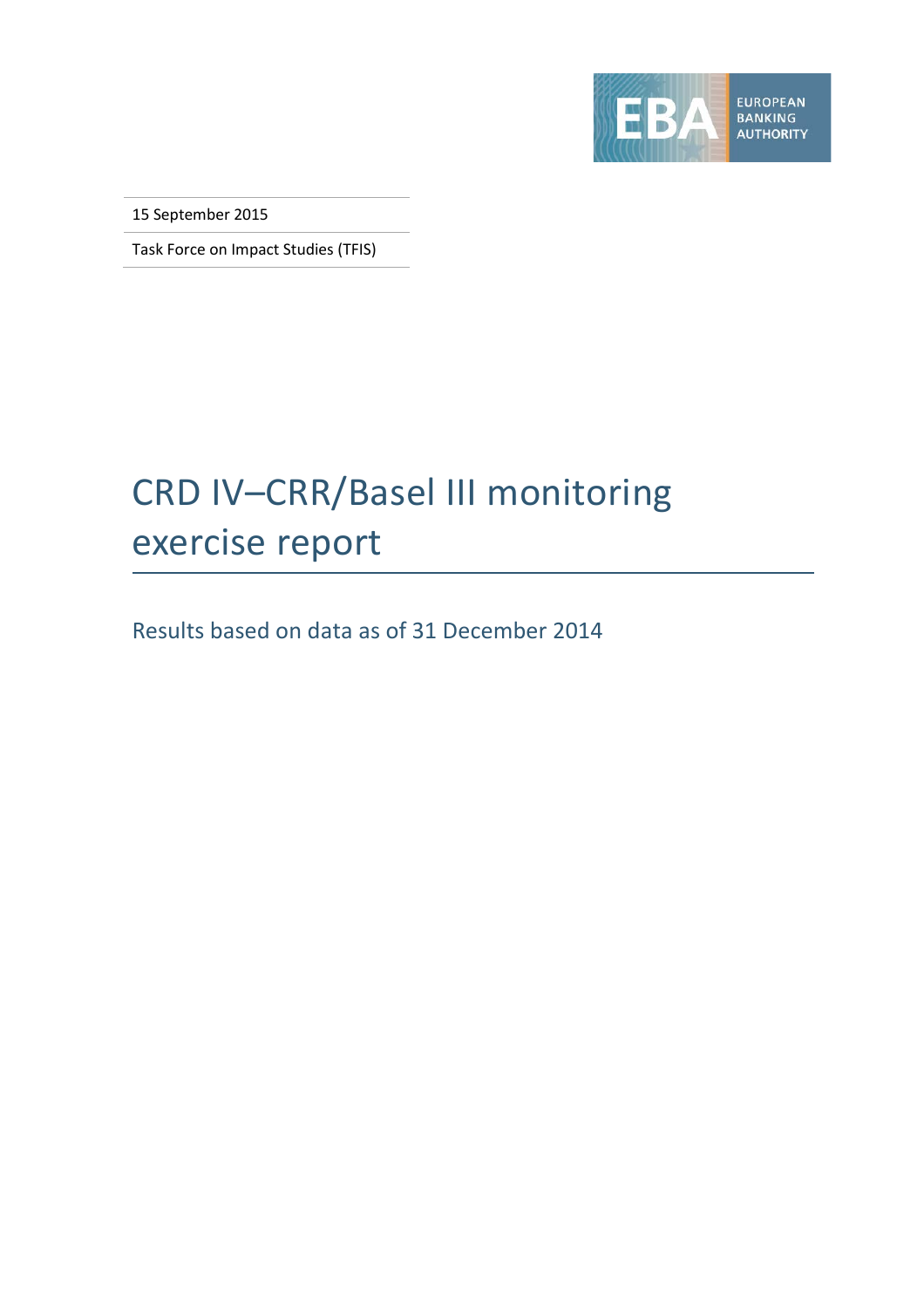

# **Contents**

|     | <b>List of tables</b>                                                          | 3  |
|-----|--------------------------------------------------------------------------------|----|
|     | <b>List of figures</b>                                                         | 4  |
|     | <b>Abbreviations</b>                                                           | 5  |
|     | <b>Executive summary</b>                                                       | 6  |
|     | 1. General remarks                                                             | 10 |
| 1.1 | Sample of participating banks                                                  | 11 |
| 1.2 | Methodology                                                                    | 11 |
| 1.3 | Interpretation of results                                                      | 12 |
| 1.4 | Data quality                                                                   | 13 |
|     | 2. Overall impact on regulatory capital ratios and estimated capital shortfall | 14 |
| 2.1 | Capital ratios                                                                 | 14 |
| 2.2 | Capital shortfall                                                              | 19 |
| 2.3 | Impact of phase-in arrangements                                                | 23 |
| 2.4 | Composition of capital                                                         | 23 |
| 2.5 | <b>Composition of RWA</b>                                                      | 24 |
| 2.6 | Composition of leverage ratio exposure                                         | 25 |
|     | 3. Liquidity                                                                   | 28 |
| 3.1 | Liquidity coverage ratio                                                       | 28 |
| 3.2 | Net stable funding ratio                                                       | 35 |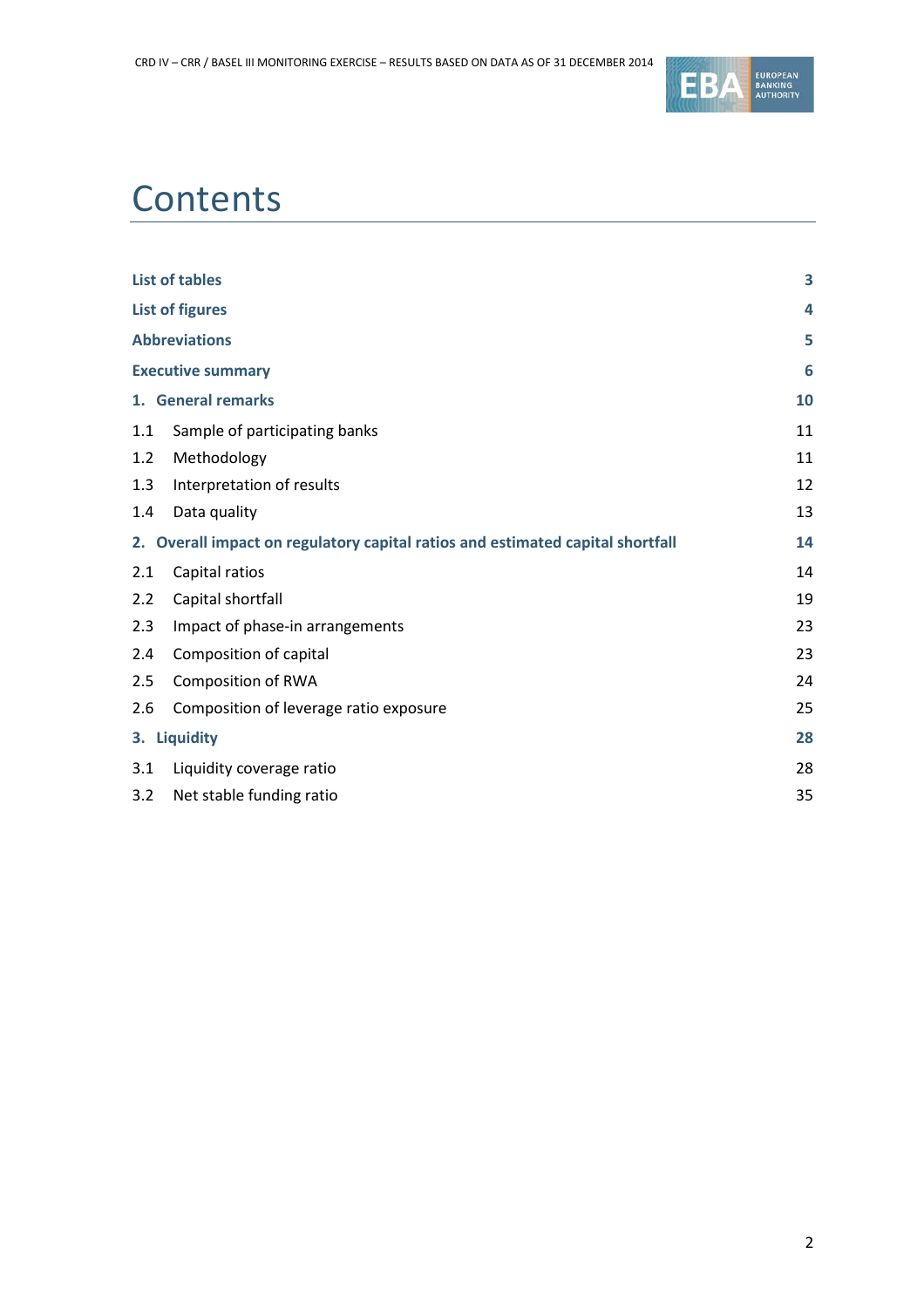

# <span id="page-2-0"></span>List of tables

| Table 1: Number of banks which submitted data for any part of the monitoring exercise                                                                                     | 11 |
|---------------------------------------------------------------------------------------------------------------------------------------------------------------------------|----|
| Table 2: Capital ratios and leverage ratio per bank group (per cent)                                                                                                      | 15 |
| Table 3: Capital shortfall, all banks by bank group (billion EUR)                                                                                                         | 20 |
| Table 4: Banks constrained by leverage ratio rather than capital ratio requirement (excluding and<br>including capital buffer), all banks by bank group                   | 22 |
| Table 5: Changes in CET1, Tier 1 and total capital and RWA relative to the current amounts (per<br>cent)                                                                  | 23 |
| Table 6: LCR levels in per cent and shortfall amounts (billion EUR) for different minimum ratios as<br>set out in the schedule of compliance in Article 460(2) of the CRR | 30 |
| Table 7: Impact of the cap on liquid assets                                                                                                                               | 31 |
| Table 8: LCR outflows and inflows (post-factor) as a percentage of balance sheet assets                                                                                   | 32 |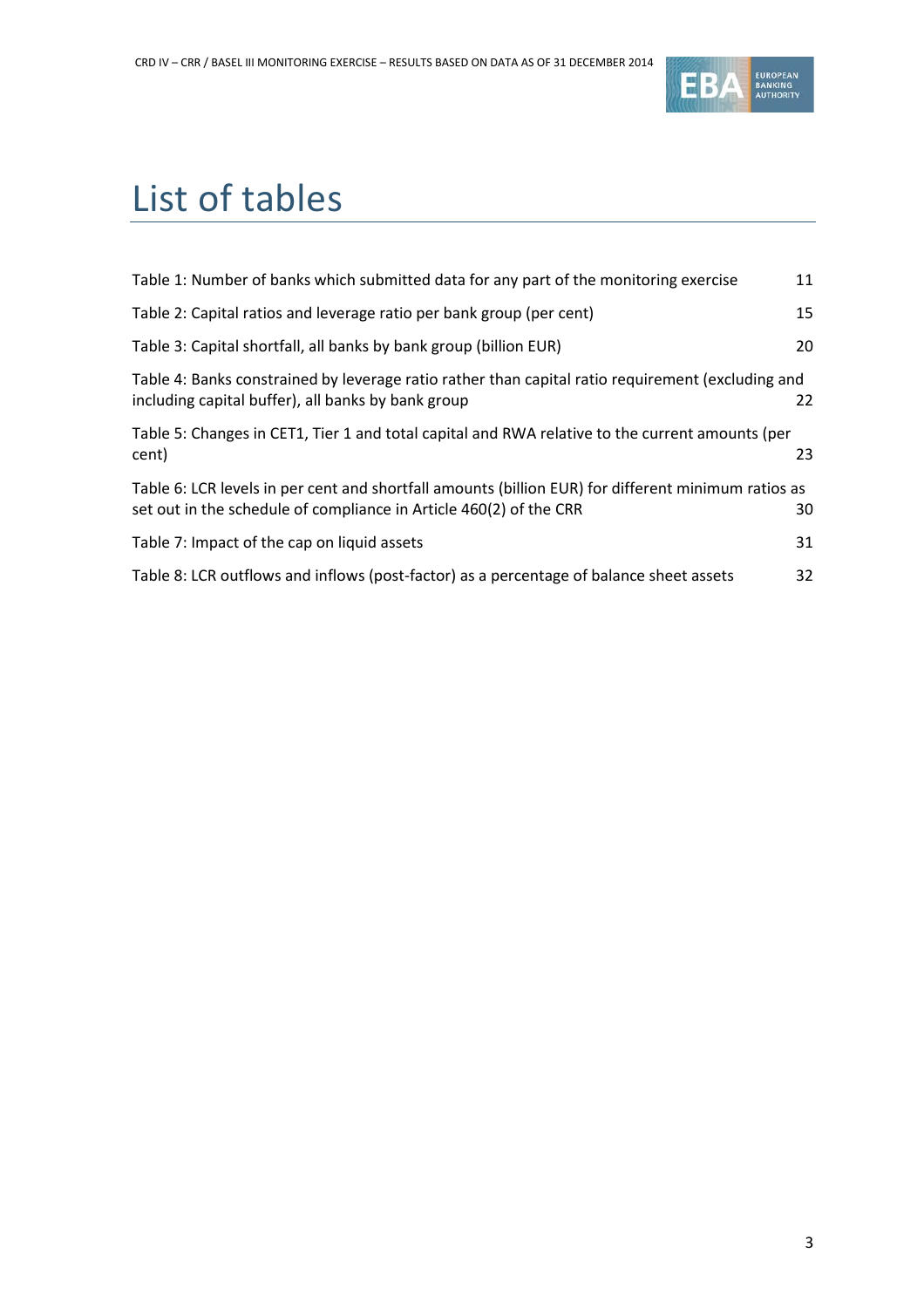

# <span id="page-3-0"></span>List of figures

| Figure 1: Left side: distribution of CET1, Tier1 and total capital ratio; right side: leverage ratio per<br>bank group | 16 |
|------------------------------------------------------------------------------------------------------------------------|----|
| Figure 2: Evolution of CET1 ratios over time                                                                           | 17 |
| Figure 3: Evolution of CET1 versus RWA over time, Group 1 banks                                                        | 18 |
| Figure 4: Evolution of leverage ratio by bank group                                                                    | 19 |
| Figure 5: Evolution of capital shortfall by type of capital under full implementation                                  | 21 |
| Figure 6: Capital structure over time                                                                                  | 24 |
| Figure 7: Composition of RWA over time                                                                                 | 25 |
| Figure 8: Composition of leverage ratio exposure (per cent)                                                            | 26 |
| Figure 9: The evolution of the ratio of RWA to leverage ratio exposure per bank group                                  | 27 |
| Figure 10: Distribution of LCR by bank group                                                                           | 29 |
| Figure 11: Evolution of LCR by bank group                                                                              | 30 |
| Figure 12: Development of HQLA                                                                                         | 33 |
| Figure 13: Development of cash outflows                                                                                | 34 |
| Figure 14: Development of cash inflows                                                                                 | 34 |
| Figure 15: Distribution of NSFR by bank group                                                                          | 36 |
| Figure 16: Evolution of NSFR by bank group                                                                             | 37 |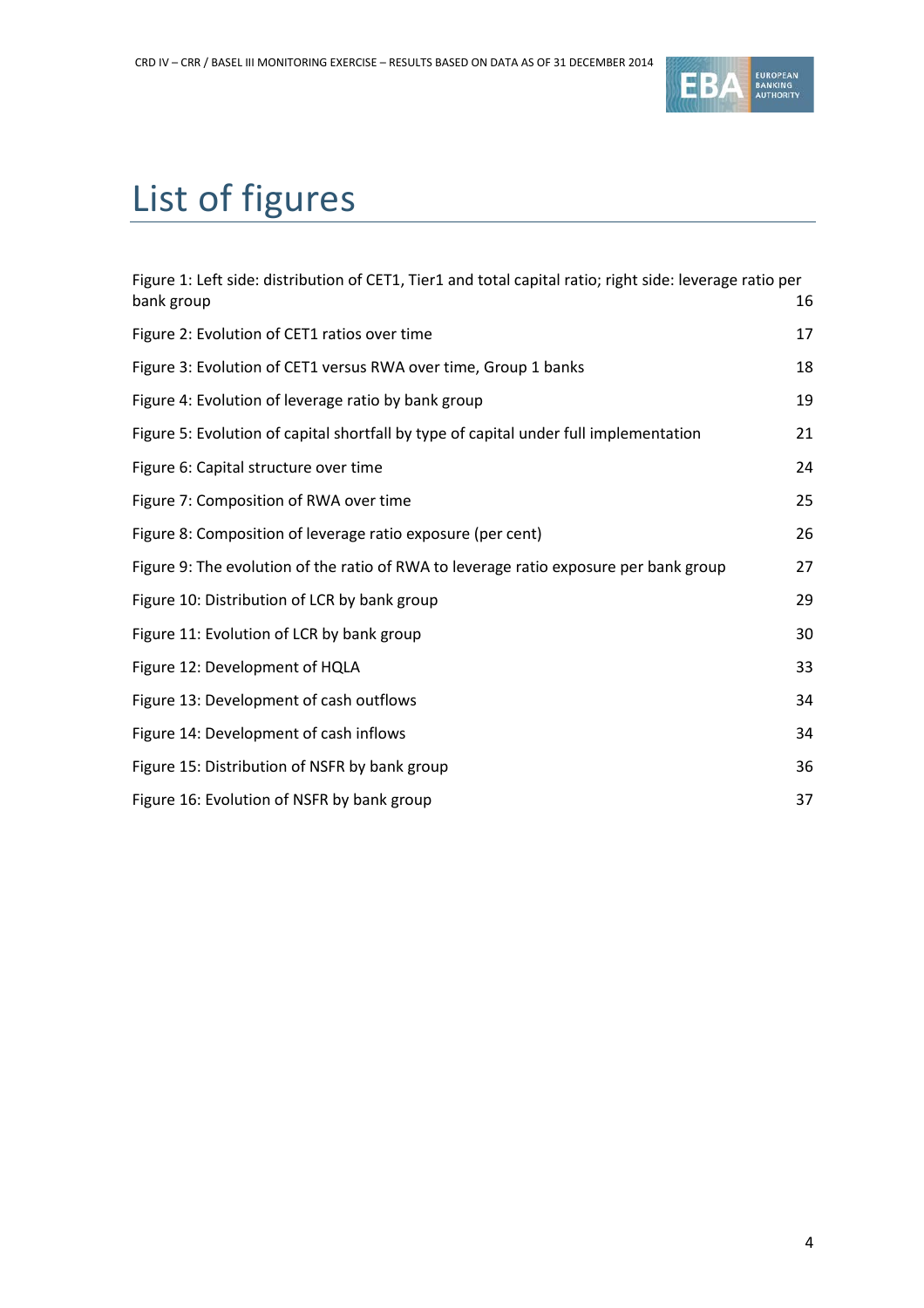

# <span id="page-4-0"></span>Abbreviations

| <b>ASF</b>    | available stable funding                                                                                                                                                          |
|---------------|-----------------------------------------------------------------------------------------------------------------------------------------------------------------------------------|
| <b>BCBS</b>   | Basel Committee on Banking Supervision                                                                                                                                            |
| <b>CB</b>     | central bank                                                                                                                                                                      |
| <b>CEM</b>    | <b>Current Exposure Method</b>                                                                                                                                                    |
| CET1          | Common Equity Tier 1                                                                                                                                                              |
| <b>CRD IV</b> | 4th Capital Requirements Directive                                                                                                                                                |
| <b>CRR</b>    | Capital Requirements Regulation                                                                                                                                                   |
| <b>CVA</b>    | credit value adjustment                                                                                                                                                           |
| <b>DA</b>     | delegated act                                                                                                                                                                     |
| D-SIBs        | domestic systemically important banks (term used by the BCBS - equivalent to the<br>term 'other systemically important institutions (O-SIIs)' used by the European<br>Commission) |
| <b>EBA</b>    | <b>European Banking Authority</b>                                                                                                                                                 |
| <b>ECAI</b>   | external credit assessment institution                                                                                                                                            |
| <b>ECB</b>    | European Central Bank                                                                                                                                                             |
| G-SIBs        | global systemically important banks (term used by the BCBS - equivalent to the term<br>'global systemically important institutions (G-SIIs)' used by the European Commission)     |
| <b>HQLA</b>   | high-quality liquid assets                                                                                                                                                        |
| <b>ITS</b>    | implementing technical standards                                                                                                                                                  |
| <b>LCR</b>    | liquidity coverage ratio                                                                                                                                                          |
| LR.           | leverage ratio                                                                                                                                                                    |
| <b>LTRO</b>   | long-term refinancing operation                                                                                                                                                   |
| <b>NSFR</b>   | net stable funding ratio                                                                                                                                                          |
| <b>PSEs</b>   | public sector entities                                                                                                                                                            |
| <b>RSF</b>    | required stable funding                                                                                                                                                           |
| <b>RWA</b>    | risk-weighted assets                                                                                                                                                              |
| <b>SBC</b>    | small business customers                                                                                                                                                          |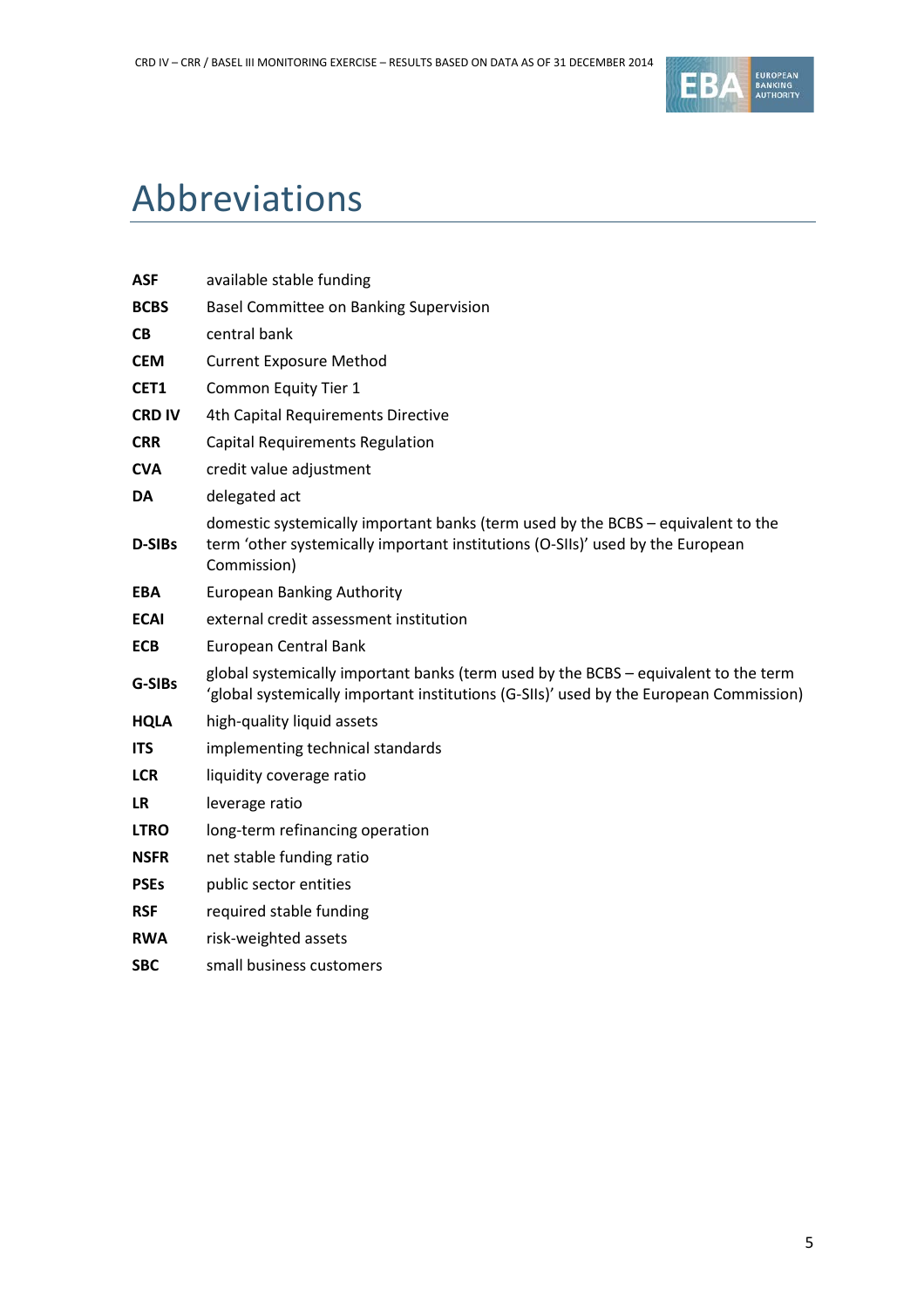

# <span id="page-5-0"></span>Executive summary

Since the finalisation of the new global regulatory framework (Basel III) in December 20[1](#page-5-1)0<sup>1</sup>, its impact has been monitored semi-annually by the Basel Committee on Banking Supervision (BCBS) at global level and the European Banking Authority (EBA) at European level, using data provided by participating banks on a voluntary and confidential basis. The relevant set of regulatory requirements in the EU comprises the Capital Requirements Directive (CRD IV) and the Capital Requirements Regulation (CRR), referred to hereafter CRD IV–CRR, which applies as of 1 January 2014. It is noteworthy that the current implementation of CRD IV–CRR differs from full implementation of CRD IV–CRR due to a set of transitional arrangements.

The capital and RWA section of the report assesses the compliance of EU banks with the fully implemented CRD IV–CRR framework, while the leverage and liquidity sections assess the level of compliance with the Basel III framework.

This report is the eighth publication of the CRD IV–CRR/Basel III monitoring exercise and summarises the results at EU level using data as of 31 December [2](#page-5-2)014<sup>2</sup>. The sample of 364 banks which submitted data for this exercise comprises 5[3](#page-5-3) Group 1 banks and 311 Group 2 banks<sup>3</sup>. EU Member States' coverage of their banking systems was notably high for Group 1 banks, reaching 100% coverage for some jurisdictions (aggregate coverage in terms of CRD IV–CRR risk-weighted assets (RWA): 96%), while for Group 2 banks it was lower, with more variation across jurisdictions (aggregate coverage: 35%).

## **I m p a ct o n re g ulat or y capital ratios a n d esti m a t e d ca pital sh ortfall**

Assuming full implementation of the CRD IV–CRR package as of 31 December 2014 (i.e. without taking into account transitional arrangements), the Common Equity Tier 1 (CET1) capital ratios of Group 1 banks would decrease from an average CET1 ratio of 12.2% under the current CRD IV– CRR rules (i.e. considering the transitional arrangements applicable in 2014) to an average CET1 ratio of 11.4%. This decrease can be fully attributed to transitional arrangements between the current and full implementation. The Group 1 banks would not have any CET1 capital shortfall with respect to the minimum requirement of 4.5%, while they would have a shortfall of EUR 1.5 billion with respect to the target level of 7.0% (plus, where applicable, the additional regulatory surcharge for global systemically important banks (G-SIBs)).

<span id="page-5-1"></span> $1$  BCBS, Basel III: A global framework for more resilient banks and banking systems, December 2010 and revised June 2011; BCBS, Basel III: International framework for liquidity risk measurement, standards and monitoring, December 2010.

<span id="page-5-2"></span><sup>&</sup>lt;sup>2</sup>The previous reports are available on the EBA website [\(http://www.eba.europa.eu/risk-analysis-and](http://www.eba.europa.eu/risk-analysis-and-data/quantitative-impact-study/basel-iii-monitoring-exercise)[data/quantitative-impact-study/basel-iii-monitoring-exercise\)](http://www.eba.europa.eu/risk-analysis-and-data/quantitative-impact-study/basel-iii-monitoring-exercise).

<span id="page-5-3"></span> $3$  Group 1 banks are banks with Tier 1 capital in excess of EUR 3 billion and which are internationally active. All other banks are categorised as Group 2 banks. Among the Group 2 banks there are 17 banks that have Tier 1 capital in excess of EUR 3 billion but are not internationally active.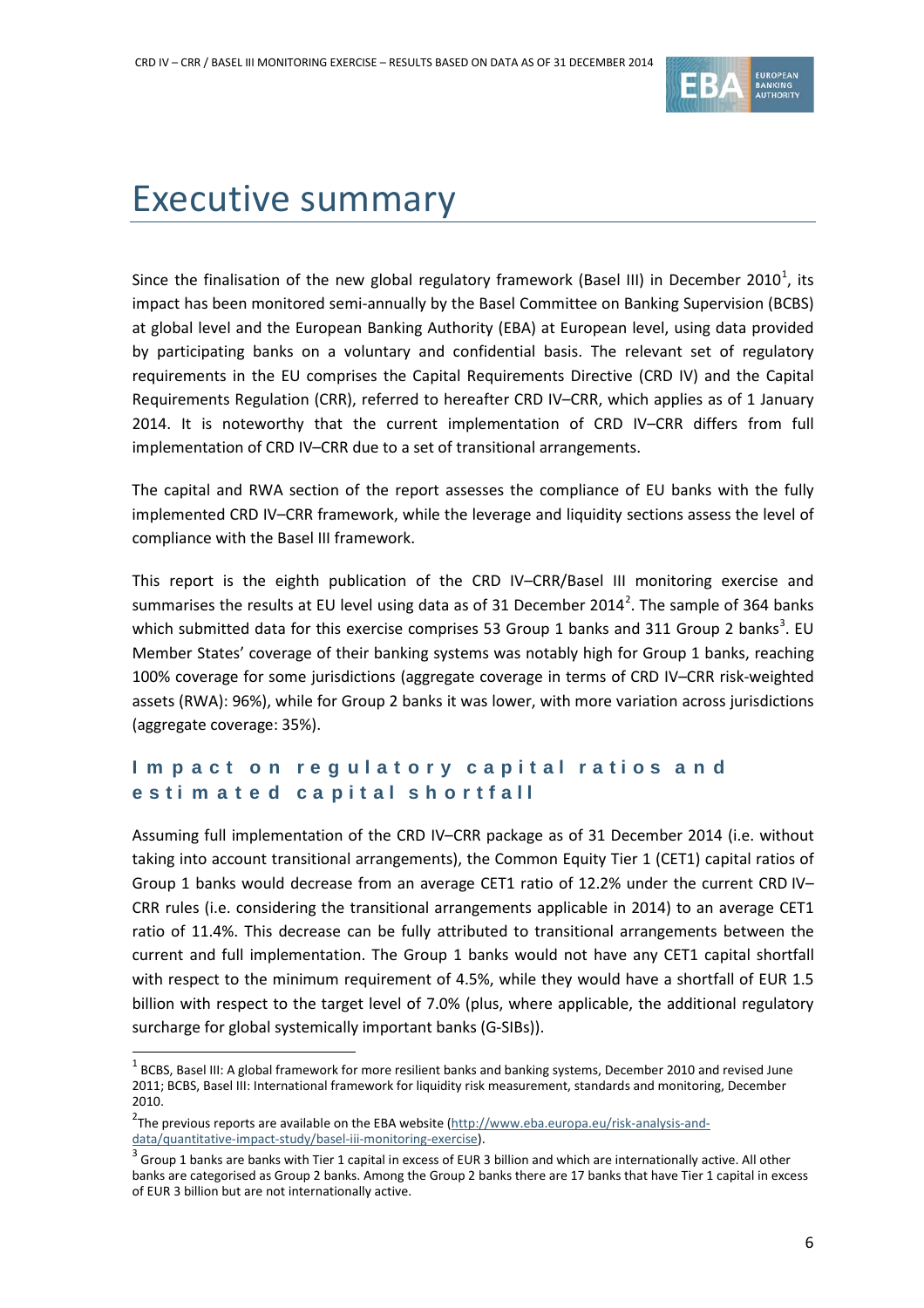

Compared with the previous exercise (reference date June 2014), the average CET1 ratio of Group 1 banks increased by 0.5 percentage points<sup>[4](#page-6-0)</sup>; the corresponding shortfall with respect to the 7.0% target level (taking into account also the capital surcharge for G-SIBs) decreased from EUR 2.8 billion to EUR 1.5 billion, which is a decline of 45%. The average Tier 1 ratio of Group 1 banks would decrease from 13.5% under the current CRD IV–CRR rules (i.e. including transitional arrangements) to 11.9% under fully implemented CRD IV–CRR, while the total capital ratio would decrease from 16.3% to 14.2%.

Capital shortfalls corresponding to the minimum ratios (including the capital conservation buffer and the surcharge for G-SIBs) amount to EUR 4.5 billion for Tier 1 capital and EUR 18.9 billion for total capital.

For Group 2 banks, the average CET1 ratio would decline from 13.2% under the current CRD IV– CRR implementation to 12.4% under the fully phased-in CRD IV–CRR package. The CET1 capital shortfall for Group 2 banks would be almost zero with respect to the minimum requirement of 4.5%, and approximately EUR 2.4 billion with respect to the target level of 7.0%. The average Tier 1 and total capital ratios of Group 2 banks would decrease from 13.7% to 12.7% and from 1[5](#page-6-1).7% to 14.5%, respectively<sup>5</sup>.

## **M a i n d riv e r s of c h a n g es in ca pital ratios**

In general, the impact on the fully implemented CET1 ratio can be almost entirely attributed to the transitional arrangement with regard to the definition of capital (CET1 level), while RWA are only marginally impacted. The increase in RWA may also imply a concurrent decrease in CET1 capital levels, since banks, when calculating the fully implemented capital ratios, are allowed to risk-weigh certain positions instead of deducting them from the capital. For Group 1 banks, CET1 capital would decrease by 6.5% compared with under the current rules, while RWA would increase by 0.1%. For Group 2 banks, while CET1 capital would decrease by 5.2%, RWA would increase by 0.9%. Note that the figures are affected by large Group 2 banks. The decrease in CET1 capital and the increase in RWA for large Group 2 banks are 7.7% and 1.3%, respectively.

The current CET1 ratio of Group 1 banks had been increasing until December 2013, while in June 2014 it fell from 12.5% to 11.7%, i.e. by 0.8 percentage points. In December 2014, the CET1 ratio again increased to 12.2%. The current CET1 ratio of Group 2 banks remained almost the same for the period December 2013 to June 2014. The decrease in the current CET1 ratio at the June 2014 reference date for Group 1 banks and the slowdown in the increase for Group 2 banks were due to the application of the CRD IV/CRR package as of 1 January 2014, which resulted in lower current capital ratios than at previous reference dates. The inclusion of the new rules for counterparty credit risk in the calculation of capital ratios as of June 2014 temporarily reduced

<span id="page-6-0"></span> $4$  Based on a consistent sample, i.e. including only those banks that reported the required data at all reporting dates to allow for period-to-period comparisons, this rule applies for all the time series analyses.

<span id="page-6-1"></span> $^5$  Any additional shortfalls that may arise from additional surcharges, e.g. stemming from the Pillar 2 or domestic systemically important banks (D-SIBs) framework, are not included.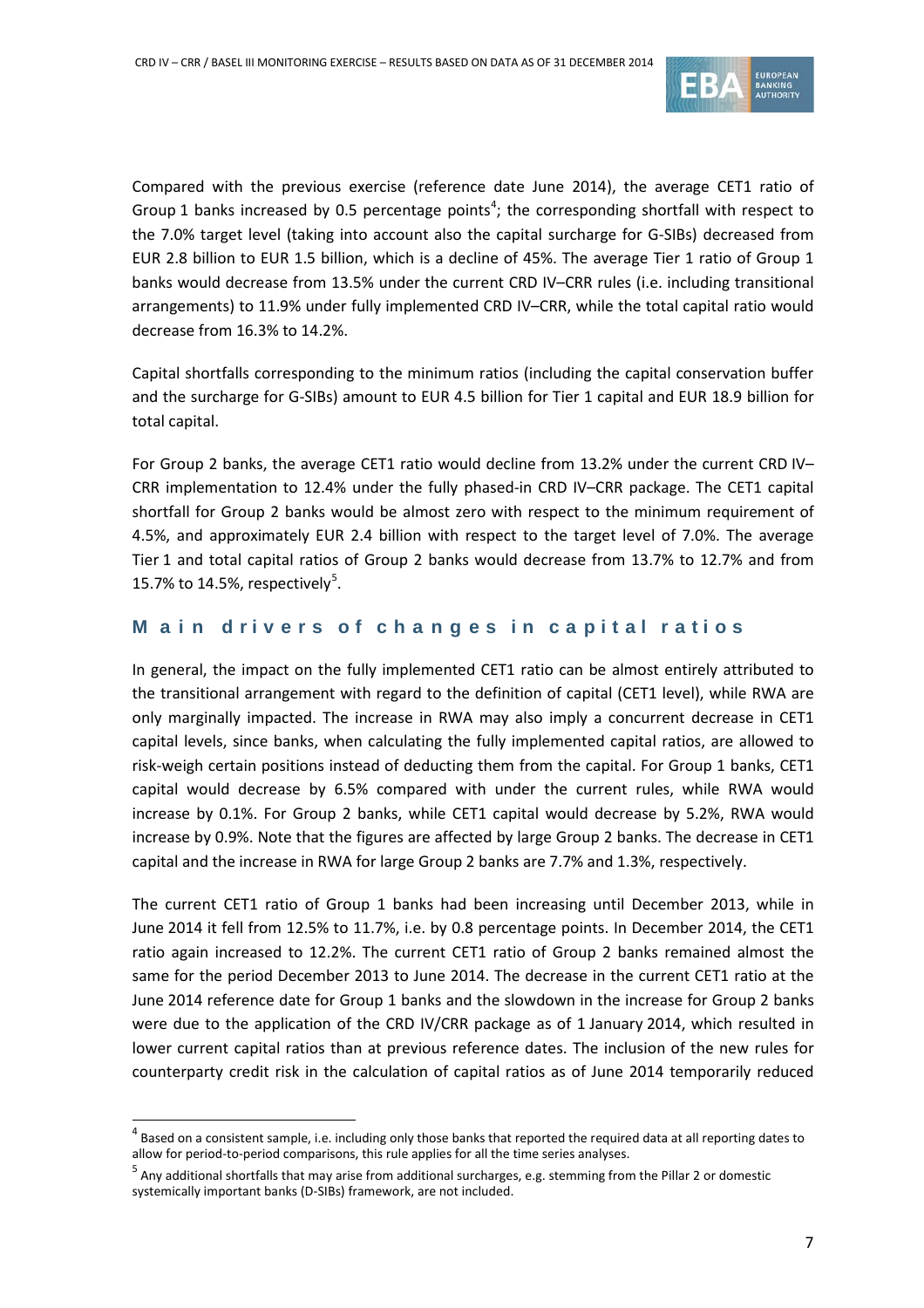

capital ratios at that reference date. However, capital ratios bounced back, increasing in December 2014.

### **Leverag e ratio**

The current report takes into account the new Basel III leverage ratio (LR) framework, which was published in January 2014. Assuming full implementation of the Basel III LR framework, in terms of the LR exposure measure (denominator of the LR), and full implementation of CRD IV–CRR regarding the capital measure, Group 1 banks show a LR of 4.2%, while the ratio for Group 2 banks is 5.0% as of December 2014. As of 31 December 2014, approximately 90% of both Group 1 and Group 2 banks would fulfil the preliminary target LR requirement of 3.0%. The corresponding shortfall in Tier 1 capital required by the LR would amount to EUR 1.1 billion for Group 1 banks and EUR 6.1 billion for Group 2 banks. The BCBS and the EBA are monitoring the LR in order to assess whether the design and calibration of a minimum Tier 1 LR of 3% are appropriate for different types of business models over a full credit cycle.

## **Liq ui dity sta n d a r ds**

Although the EU Delegated Act<sup>[6](#page-7-0)</sup> (DA) on the liquidity coverage ratio (LCR) has been published, data submissions through the Implementing Technical Standards (ITS) supervisory reporting framework will most probably not be in place before 2016. Therefore, the Basel III LCR framework was used as the basis for the analysis. The DA on the LCR envisages the implementation of the LCR on 1 October 2015, with a minimum requirement of 60% increasing gradually to reach 100% in 2018, i.e. one year before the Basel III standard. The net stable funding ratio (NSFR) is expected to be introduced on 1 January 2018, with a minimum requirement of 100%. Since the NSFR has not yet been finalised at EU level, the Basel III standard is used in this section as well<sup>[7](#page-7-1)</sup>.

With regard to the LCR, the average ratio based on data as of the end of December 2014 is 123.7% and 149.6% for Group 1 and Group 2 banks, respectively. In the total sample, 72% of the banks show an LCR ratio above 100%, while 87% of the banks have an LCR ratio above the 60% minimum requirement of 2015. The overall shortfall in relation to the 100% threshold is EUR 65.6 billion. There has been an increase in banks' LCR over time, which can be attributed to structural adjustments (both an increase in high-quality liquid assets (HQLA) and a decrease in net outflows), as well as to the recalibration of the LCR framework as published in January 2013. However, the LCR for Group 2 banks decreases compared with the previous reference date, which is predominantly due to a reduction in securities included in Level 1 assets.

With respect to the NSFR, Group 1 and Group 2 banks show an average ratio of 102% and 109%, respectively, with an overall shortfall in stable funding of EUR 523 billion. About 60% of Group 1

<span id="page-7-0"></span> $<sup>6</sup>$  European Commission, Delegated Act on the LCR:</sup>

[http://ec.europa.eu/finance/bank/docs/regcapital/acts/delegated/141010\\_delegated-act-liquidity-coverage\\_en.pdf.](http://ec.europa.eu/finance/bank/docs/regcapital/acts/delegated/141010_delegated-act-liquidity-coverage_en.pdf)

<span id="page-7-1"></span> $^7$  BCBS, Basel III: The net stable funding ratio – consultative document, January 2014 [\(www.bis.org/publ/bcbs271.pdf\)](http://www.bis.org/publ/bcbs271.pdf).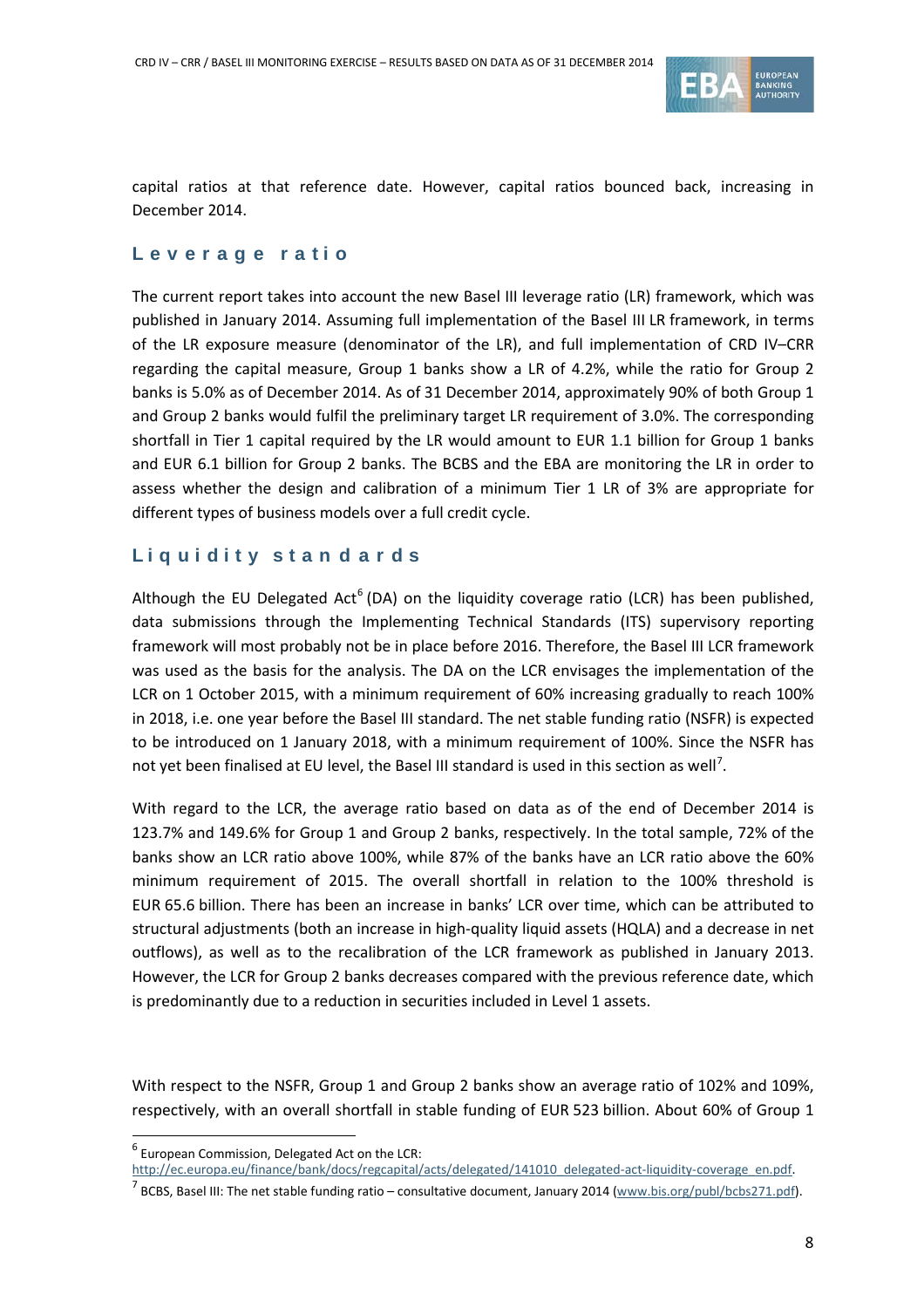

banks and 74% of Group 2 banks already meet the minimum NSFR requirement of 100%. Compared with previous periods, there has been a continuous increase in banks' NSFR, which is mainly driven by the increasing amount of available stable funding (ASF) for both groups.

At the end of 2015, the EBA will also publish the NSFR impact assessment report which will present a more detailed analysis on NSFR, in accordance with its mandate under Article 510 of the CRR.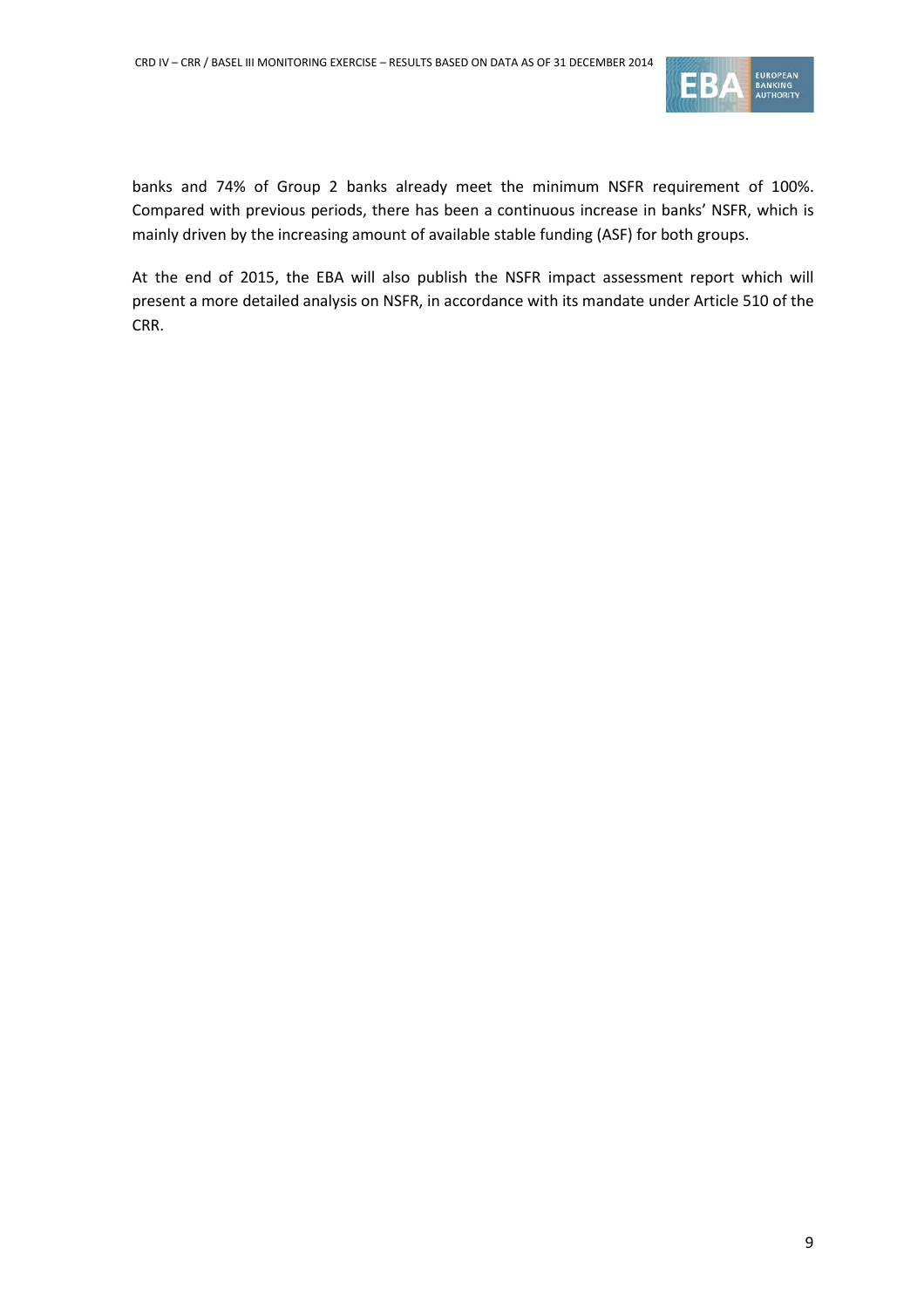

# <span id="page-9-0"></span>1. General remarks

The report includes an analysis of data submitted by 53 Group 1 banks from 14 countries and 311 Group 2 banks from 22 countries. [Table 1](#page-10-2) shows the participation by jurisdiction. Group 1 banks in this report are defined as banks with Tier 1 capital in excess of EUR 3 billion which are internationally active. All other banks are classified in Group 2. For the purposes of more discriminatory analyses Group 1 and Group 2 are further separated into sub-samples:  $G-SIBs<sup>8</sup>$  $G-SIBs<sup>8</sup>$  $G-SIBs<sup>8</sup>$ have been analysed separately within Group 1, while large, medium and small Group 2 banks have been analysed separately within Group 2.

Coverage of the banking sector is high, reaching 100% of Group 1 banks in some countries (aggregate coverage in terms of CRD IV–CRR RWA: 96%). Coverage of Group 2 banks is lower and varies across countries (aggregate coverage: 35%). Furthermore, the analysis of overall Group 2 results is driven by a significant number of large but non-internationally active banks, i.e. banks that, excluding international activity, have similar characteristics to those of Group 1 banks. To analyse further this effect, this report for the first time has classified Group 2 banks into subsamples. Group 2 banks are classified as large when they have Tier 1 capital in excess of EUR 3 billion, medium when they have Tier 1 capital less than or equal to EUR 3 billion and greater than EUR 1.5 billion, and small when they have Tier 1 capital less than or equal to EUR 1.5 billion.

Not all banks provided data relating to all parts of the reporting template for the monitoring exercise. Accordingly, a certain number of banks are excluded from individual sections of the monitoring analysis due to the provision of incomplete data. In all sections, comparisons with previous periods are based on a consistent sample of banks, i.e. including only those banks which have consistently reported the relevant data for all reference dates, so as to allow for referencedate-to-reference-date comparisons and/or time series analyses.

<span id="page-9-1"></span> $^8$  See Financial Stability Board, 2014 update of list of G-SIBs, 6 November 2014, [www.financialstabilityboard.org/wp](http://www.financialstabilityboard.org/wp-content/uploads/r_141106b.pdf)[content/uploads/r\\_141106b.pdf.](http://www.financialstabilityboard.org/wp-content/uploads/r_141106b.pdf)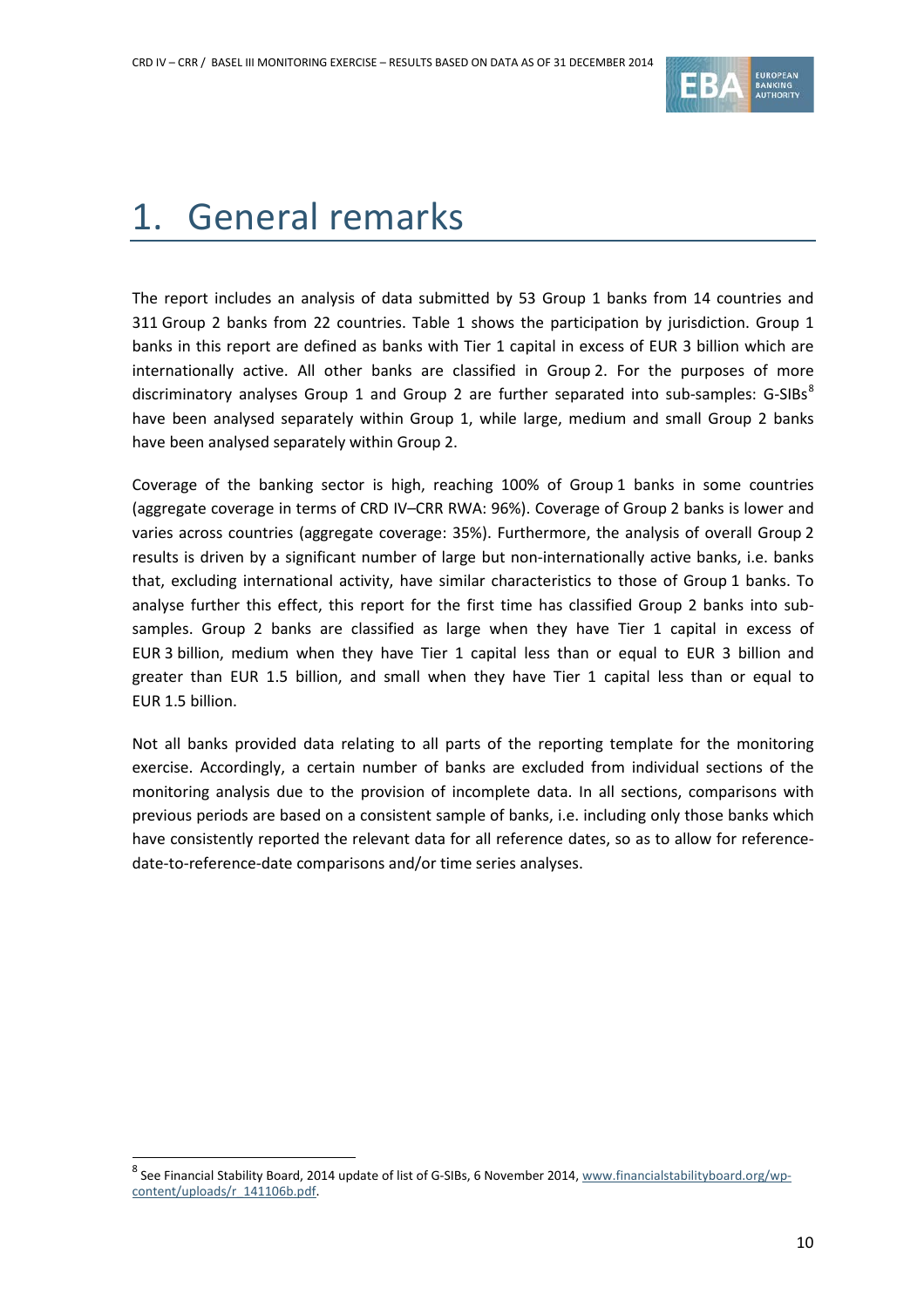

# <span id="page-10-0"></span>1.1 Sample of participating banks

<span id="page-10-2"></span>**Table 1: Number of banks which submitted data for any part of the monitoring exercise[9](#page-10-3)**

|                | . .<br>Group 1 | Group 2        |
|----------------|----------------|----------------|
| Austria        | 3              | 8              |
| Belgium        | 4              | 11             |
| Cyprus         |                | 4              |
| Czech Republic |                | 14             |
| Denmark        | $\overline{2}$ | 13             |
| France         | 5              | 12             |
| Germany        | 8              | 88             |
| Greece         | 4              |                |
| Hungary        |                | $\overline{2}$ |
| Ireland        | 4              | 9              |
| Italy          | 2              | 30             |
| Latvia         | —              | 2              |
| Lithuania      |                | $\overline{2}$ |
| Luxembourg     |                | 7              |
| Malta          |                | 4              |
| Netherlands    | 3              | 12             |
| Norway         | 1              | 3              |
| Poland         |                | 19             |
| Portugal       | 2              | 4              |
| Slovakia       |                | 4              |
| Spain          | $\overline{2}$ | 9              |
| Sweden         | 4              | 6              |
| United Kingdom | 9              | 48             |
| <b>Total</b>   | 53             | 311            |

## <span id="page-10-1"></span>1.2 Methodology

 $\overline{a}$ 

## **'Composite bank' weighting scheme**

Average amounts in this document have been calculated by creating a composite bank at a total sample level, i.e. the total sample averages are implicitly weighted. For example, the average CET1 capital ratio is the sum of all banks' CET1 capital for the total sample divided by the sum of all banks' RWA for the total sample. Similarly, the average Tier 1 LR is the sum of all banks' Tier 1 capital for the total sample divided by the sum of all banks' LR exposures for the total sample.

<span id="page-10-3"></span> $9$  The number of banks which submitted data is higher than the number of banks included in the analysis of the various sections of the report due to the following reasons: (a) the banks which did not submit data on a particular topic, or submitted data of low quality, were excluded from the relevant sections of the report; and (b) subsidiaries of banks which submitted data on an individual basis were also excluded from the analysis in order to avoid double counting.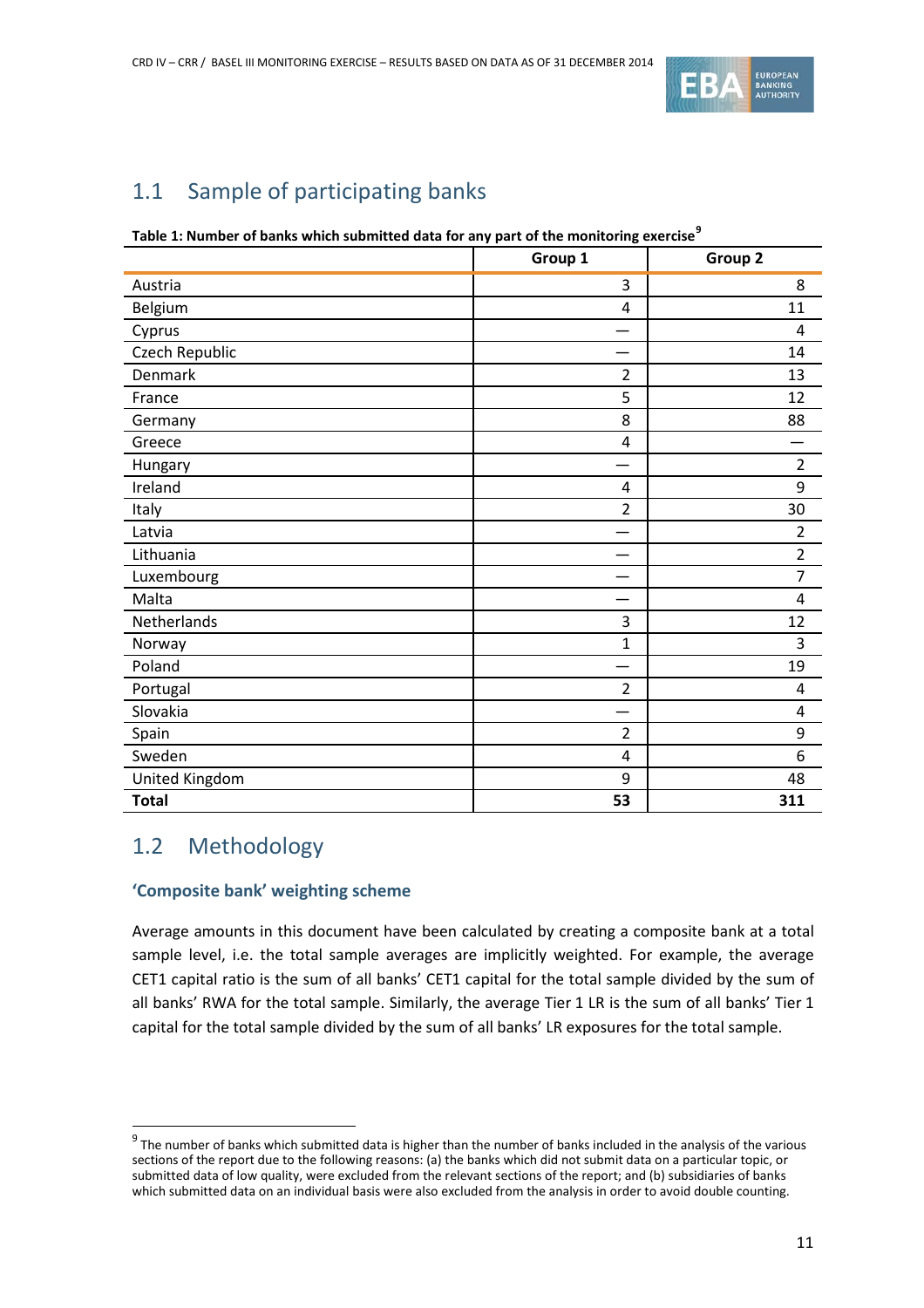

## **Box plots illustrate the distribution of results**

To ensure data confidentiality, some of the figures in the reports are box plots, which give an indication of the distribution of the results among participating banks. The box plots are defined as follows:

| Thick red line                    | Regulatory minimum requirement                                |  |  |  |  |
|-----------------------------------|---------------------------------------------------------------|--|--|--|--|
| Dashed lines                      | Regulatory minimum requirement plus the capital               |  |  |  |  |
|                                   | conservation buffer (capital)                                 |  |  |  |  |
| Thin red line                     | Median value (50% of the observations are below this value,   |  |  |  |  |
|                                   | 50% are above this value)                                     |  |  |  |  |
| x                                 | Mean (weighted average)                                       |  |  |  |  |
|                                   | 25th and 75th percentile values. A percentile is the value of |  |  |  |  |
| Blue box                          | a variable below which a certain per cent of observations     |  |  |  |  |
|                                   | fall. For example, the 25th percentile is the value below     |  |  |  |  |
|                                   | which 25% of the observations are found.                      |  |  |  |  |
|                                   | The upper end point represents the 95th percentile value,     |  |  |  |  |
| Black vertical lines ('whiskers') | the lower end point the 5th percentile value.                 |  |  |  |  |

## <span id="page-11-0"></span>1.3 Interpretation of results

The quantitative impact study aims to monitor the convergence of EU banks with the regulatory requirements under the assumption of full implementation of CRD IV–CRR, that is, not considering the transitional arrangements relating to the phase-in of deductions and to grandfathering. This implies that the CRD IV–CRR capital amounts shown in this report assume that all common equity deductions are fully phased in and all non-qualifying capital instruments are fully phased out. As such, these amounts underestimate the amount of Tier 1 capital and total capital held by a bank, as they do not recognise the non-qualifying instruments that are actually being phased out over a nine-year time horizon.

For the calculation of results referred to as 'current', the report uses figures based on the current CRD IV–CRR framework, i.e. on the current state of implementation, being mindful of the fact that this framework is changing over time. This means that, for the current reference date (December 2014), the figures under the current rules refer to the state of implementation of the CRD IV–CRR framework as of December 2014. Therefore, the differences between the fully phased-in results and the results under the current rules in the capital and RWA section are solely due to the remaining transitional arrangements in place between December 2014 and the full implementation date.

The treatment of deductions and non-qualifying capital instruments under the assumption of full implementation of the CRD IV–CRR also affects the figures reported in the LR analysis. The potential underestimation of Tier 1 capital will become less of an issue as the implementation date for the LR approaches. In particular, in 2014 the capital amounts, based on the CRD IV–CRR capital requirements in place on the reference date, include the amount of non-qualifying capital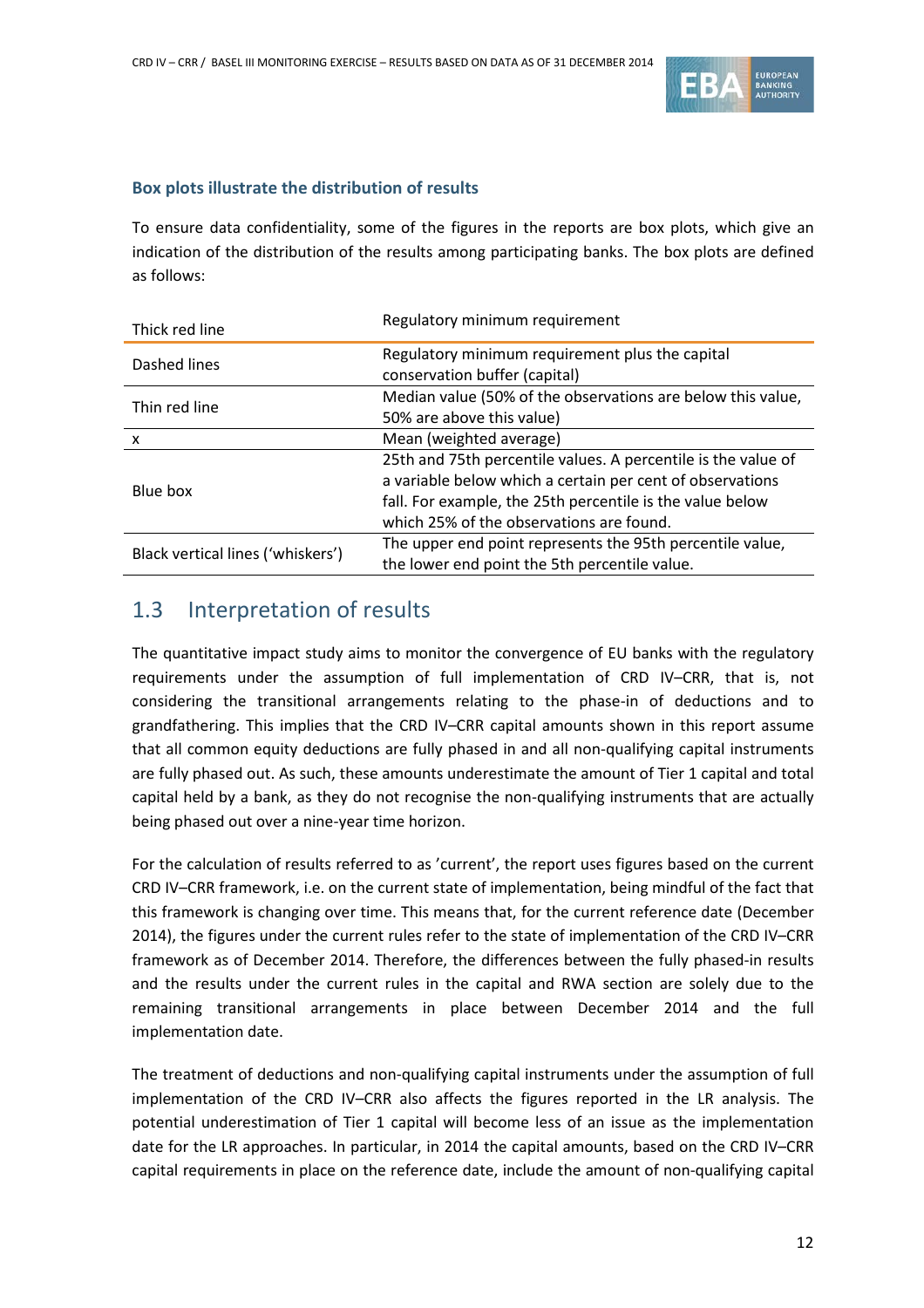

instruments at that time. These amounts will be more representative of the capital held by banks on the implementation date for the LR.

It is important to note that the monitoring exercise is based on the assumption of a static balance sheet, i.e. capital elements are only included if they fulfil the eligibility criteria on the reference date. Planned, but not implemented, bank measures to increase capital or decrease RWA are not taken into account. This allows reliance on the effective changes in a bank's capital to be identified, rather than relying on anticipated changes based on underlying modelling assumptions. As a consequence, monitoring results are not comparable with industry estimates, as the latter usually include assumptions on banks' future profitability, planned capital and/or management actions intended to mitigate the impact of CRD IV–CRR.

## <span id="page-12-0"></span>1.4 Data quality

 $\overline{a}$ 

The banks participating in the monitoring exercise submitted comprehensive and detailed nonpublic confidential data on a best-effort voluntary basis. Supervisors have been working closely with banks to ensure the high quality of data, completeness and consistency with the reporting instructions. Banks are included in the sample for each of the analyses below only where they have provided data of sufficient quality to complete the analysis in question. For the capital and RWA sections, data from national supervisory reporting systems have been used wherever possible to reduce recourse to banks. The sample of banks was extended for the purpose of analytical work on the European  $LR^{10}$  $LR^{10}$  $LR^{10}$ . Since some of the banks reported the relevant information for the first time, the data quality will need to improve, especially for the calculation of derivative exposures.

In the liquidity part of the exercise, some banks may have reported their liquidity risk positions based on slightly different interpretations of the rules. Most notably, individual banks appear to be using different methodologies to identify the operational wholesale deposits and to exclude liquid assets. However, data quality has improved significantly since the beginning of the monitoring exercise.

<span id="page-12-1"></span> $10$  The EBA is currently analysing different aspects of the calibration and impact of the LR, as required by Art 511(3) and (4) of the CRR.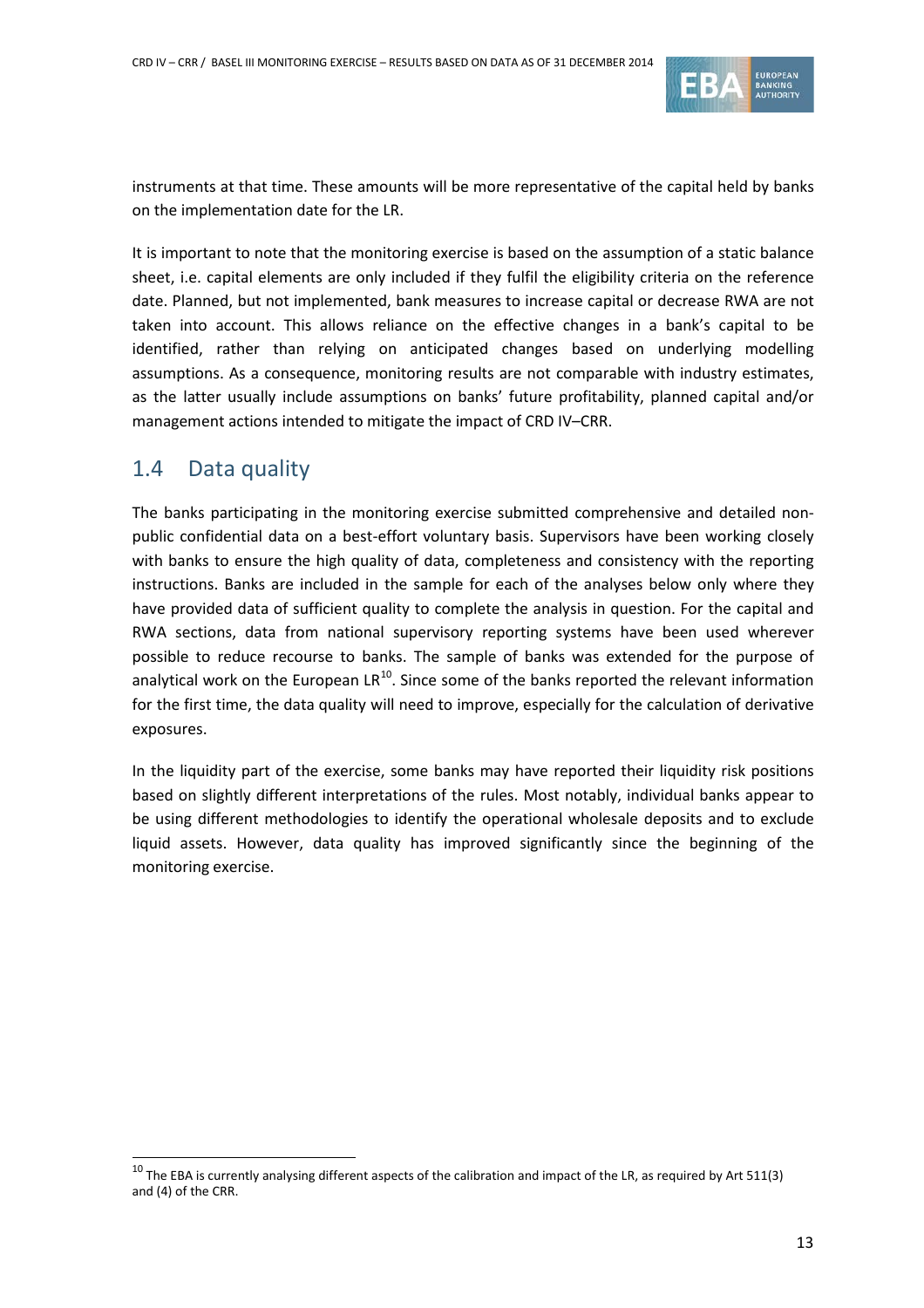

# <span id="page-13-0"></span>2. Overall impact on regulatory capital ratios and estimated capital shortfall

# <span id="page-13-1"></span>2.1 Capital ratios

One of the main objectives of the CRD IV–CRR/Basel III framework is to increase the resilience of the banking sector by strengthening both the quantity and quality of regulatory capital. For this purpose, the framework sets higher quantitative minimum requirements and stricter rules for the definition of capital and for the calculation of RWA. As this exercise assumes full implementation of CRD IV–CRR (without accounting for any transitional arrangements), it compares capital ratios under the current level of implementation with the capital ratios that banks would exhibit were the set of rules in the CRD IV package fully implemented at the reference date.<sup>[11](#page-13-2)</sup>

Due to the implementation of the CRD IV package in 2014, the results shown under the current rules are based on the state of implementation at the reference date. In this context, it is important to elaborate on the implications for the monitoring results of fully implementing the CRD IV package. The CRD IV–CRR capital/capital ratio figures of this exercise presume that all common equity deductions are fully phased in while all non-qualifying capital instruments are fully phased out. Accordingly, these amounts may underestimate the amount of Tier 1 capital and total capital currently held by banks, as they do not take into account non-qualifying instruments to be phased out during the transitional period.

[Table 2](#page-14-0) shows the aggregate change in CET1, Tier 1 and total capital ratios under the assumption that all banks had fully implemented CRD IV–CRR requirements, as of 31 December 2014.

For Group 1 banks, the impact on CET1 ratio is a reduction from 12.2% under the current rules (i.e. taking into account the transitional arrangements applying in 2014) to 11.4% under the full implementation regime (a decline of 0.8 percentage points), while the average Tier 1 and total capital ratio would decline from 13.5% to 11.9% (or 1.6 percentage points) and from 16.3% to 14.2% (or 2.1 percentage points), respectively.

[Table 2](#page-14-0) also includes the results for the Basel III LR requirement. Had the Basel III LR requirement already been in place at the reference date, the average LR of Group 1 would have been 4.8%. Under full implementation of the Basel III capital framework, the LR decreases to 4.2%.

<span id="page-13-2"></span> $11$  Figures shown in the report reflect capital ratios before the application of national floors.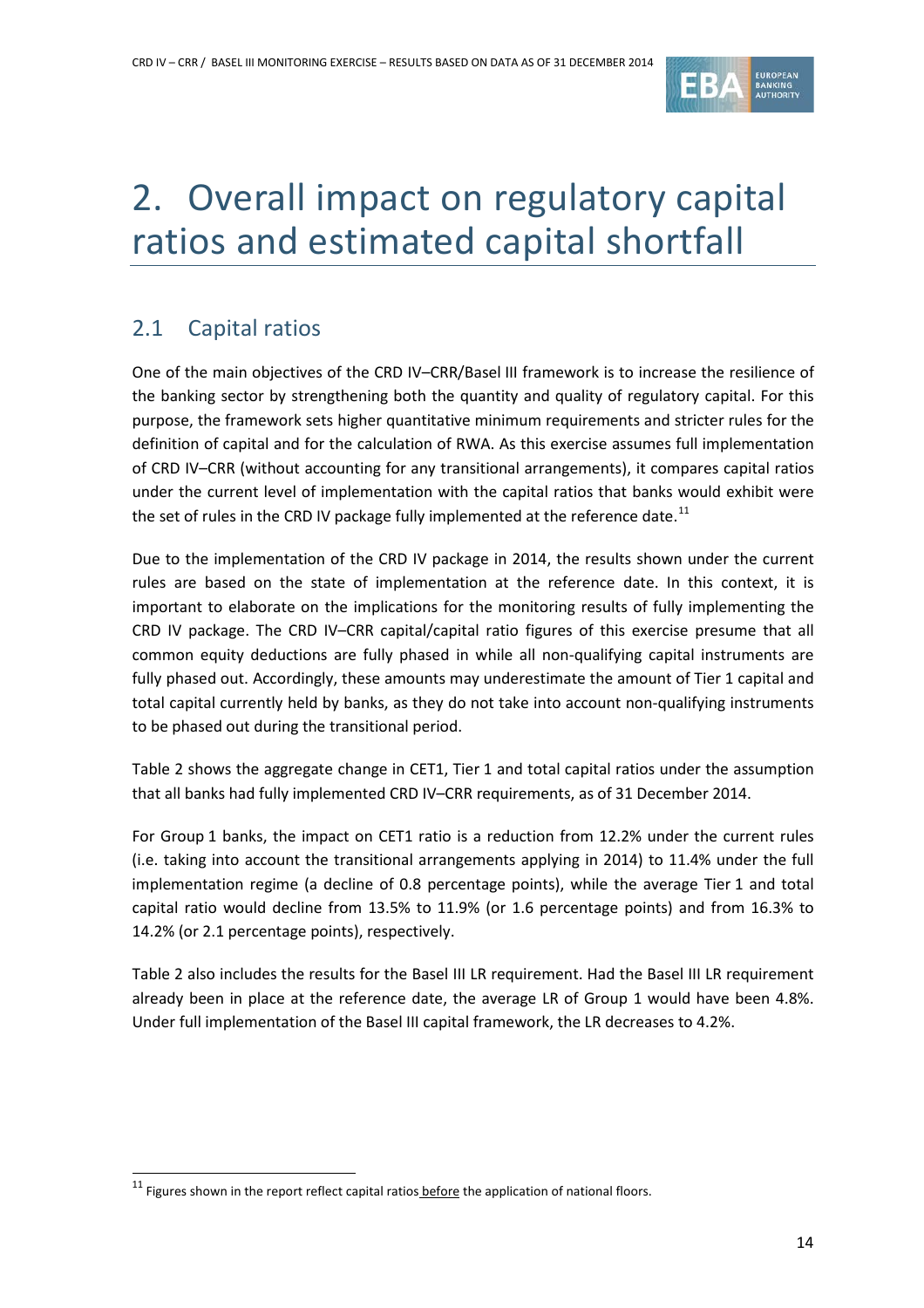

|                | <b>Number</b> | Tier 1<br>CET <sub>1</sub> |      | Leverage ratio |      | <b>Total capital</b> |      |         |      |
|----------------|---------------|----------------------------|------|----------------|------|----------------------|------|---------|------|
|                | οf<br>banks   | Current                    | Full | Current        | Full | Current              | Full | Current | Full |
| Group 1        | 45            | 12.2                       | 11.4 | 13.5           | 11.9 | 4.8                  | 4.2  | 16.3    | 14.2 |
| G-SIBs         | 14            | 11.5                       | 11.0 | 12.9           | 11.5 | 4.5                  | 4.1  | 15.5    | 13.5 |
| Group 2        | 160           | 13.2                       | 12.4 | 13.7           | 12.7 | 5.3                  | 5.0  | 15.7    | 14.5 |
| Large Group 2  | 25            | 12.8                       | 11.6 | 13.2           | 12.1 | 5.4                  | 5.0  | 15.4    | 14.1 |
| Medium Group 2 | 31            | 14.3                       | 13.9 | 15.1           | 14.3 | 5.3                  | 5.1  | 16.6    | 15.4 |
| Small Group 2  | 104           | 13.5                       | 13.3 | 14.0           | 13.3 | 4.9                  | 4.7  | 16.0    | 14.7 |

#### <span id="page-14-0"></span>**Table 2: Capital ratios and leverage ratio per bank group (per cent)**

For Group 2 banks, the transitional arrangements for the definition of capital result in a decline of 5.2% in the level of CET1 capital and the level of RWA increases by 0.9% due to the provisions of full implementation of the CRR, which allow banks to risk-weigh some of their exposures instead of deducting them from the capital. The findings show that changes in CET1 capital and RWA levels for Group 2 banks are driven mainly by large Group 2 banks. The decrease in CET1 capital and the increase in RWA for large Group 2 banks are 7.7% and 1.3%, respectively, higher than the average figures both for the entire Group 2 sample and for the Group 1 sample. For medium Group 2 banks the average decrease in CET1 capital and the average increase in RWA from the current reporting date to full implementation are 2.6% and 0.6%, respectively.

[Figure 1](#page-15-0) presents the basic descriptive statistics on capital ratios and the LR for the participating Group 1 and Group 2 banks. It illustrates the regulatory minimum requirement (thick red line), the weighted average (x) and the median (thin red line), i.e. the median value or the 50th percentile under which 50% of observations fall. Dashed lines indicate the minimum regulatory requirement plus the capital conservation buffer.

[Figure 1](#page-15-0) shows that the values of capital ratios and the LR for Group 2 banks fall within larger intervals (i.e. the distance between the 95% and the 5% percentile is greater), and the distance between the 75th percentile (indicated by the upper line of the blue box, under which 75% of the observations fall) and the 25th percentile (indicated by the lower line of the box, under which 25% of the observations fall) is greater for Group 2 banks. An explanation for this is the greater heterogeneity within the Group 2 sample, since it consists of a large number of banks covering a broad range of business models. In addition, the median value for Group 2 banks is higher than that for Group 1 banks for all ratios.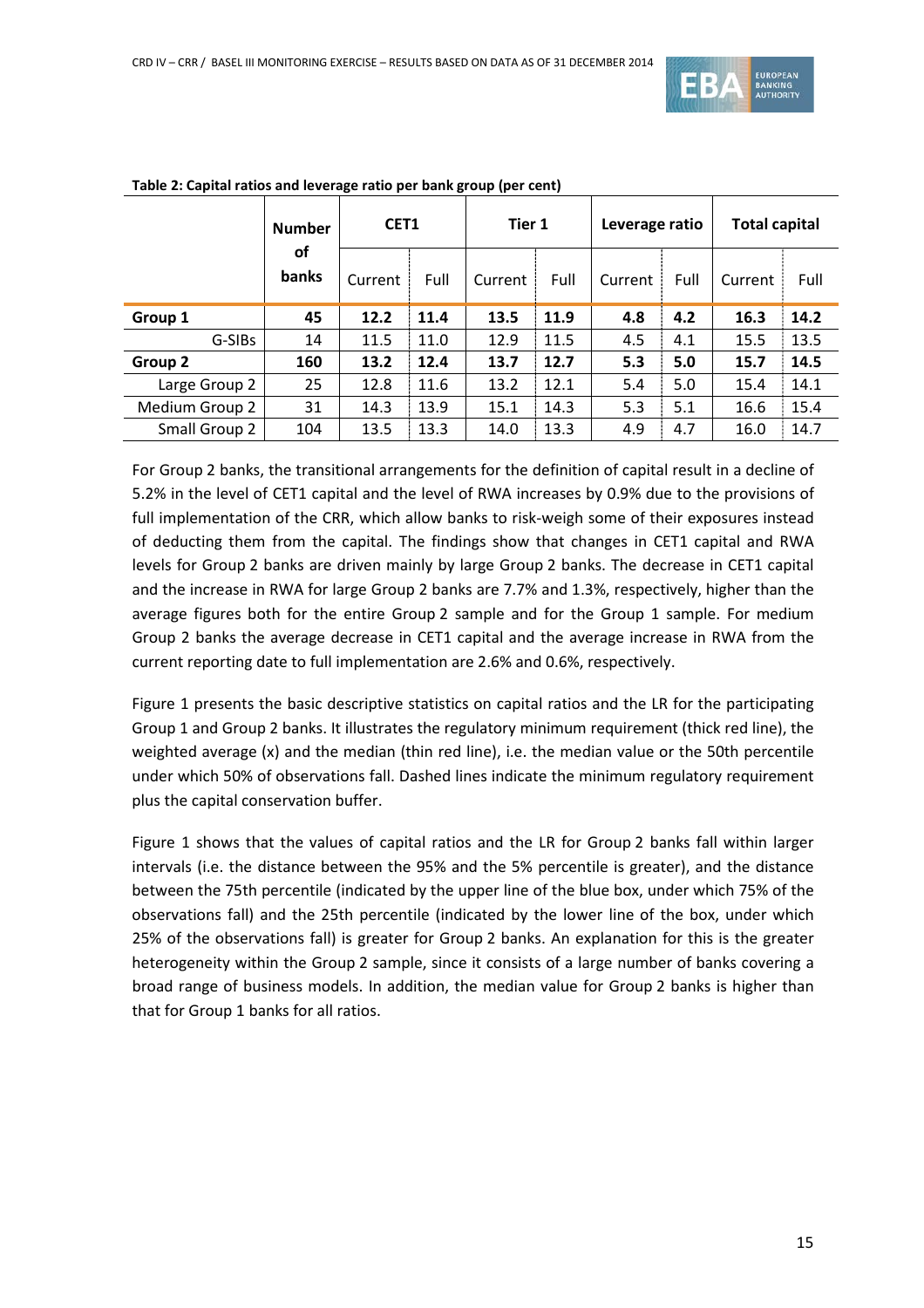



<span id="page-15-0"></span>**Figure 1: Left side: distribution of CET1, Tier1 and total capital ratio; right side: leverage ratio per bank group**

[Figure 2](#page-16-0) shows the trend in the current and full implementation CET1 ratios for the period June 2011 to December 2014 for a consistent sample, i.e. the banks which consistently submitted data for all reference dates. The current CET1 ratio for Group 1 banks increased from just over 10% to 12.5% during the period June 2011 to December 2013; it then temporarily decreased to 11.7% in June 2014 before increasing to its current level of 12.2%. The reduction observed in June 2014 can be explained by the introduction of the CRD IV–CRR in January 2014, which, for the first time, is reflected in the monitoring exercise for reporting date end June 2014. Nevertheless, the CET1 ratio for Group 1 banks, under full implementation of the CRD IV–CRR package, increased by 0.6 percentage points compared with the previous reference date. The overall cumulative CET1 increase since June 2011 is 5.0 percentage points.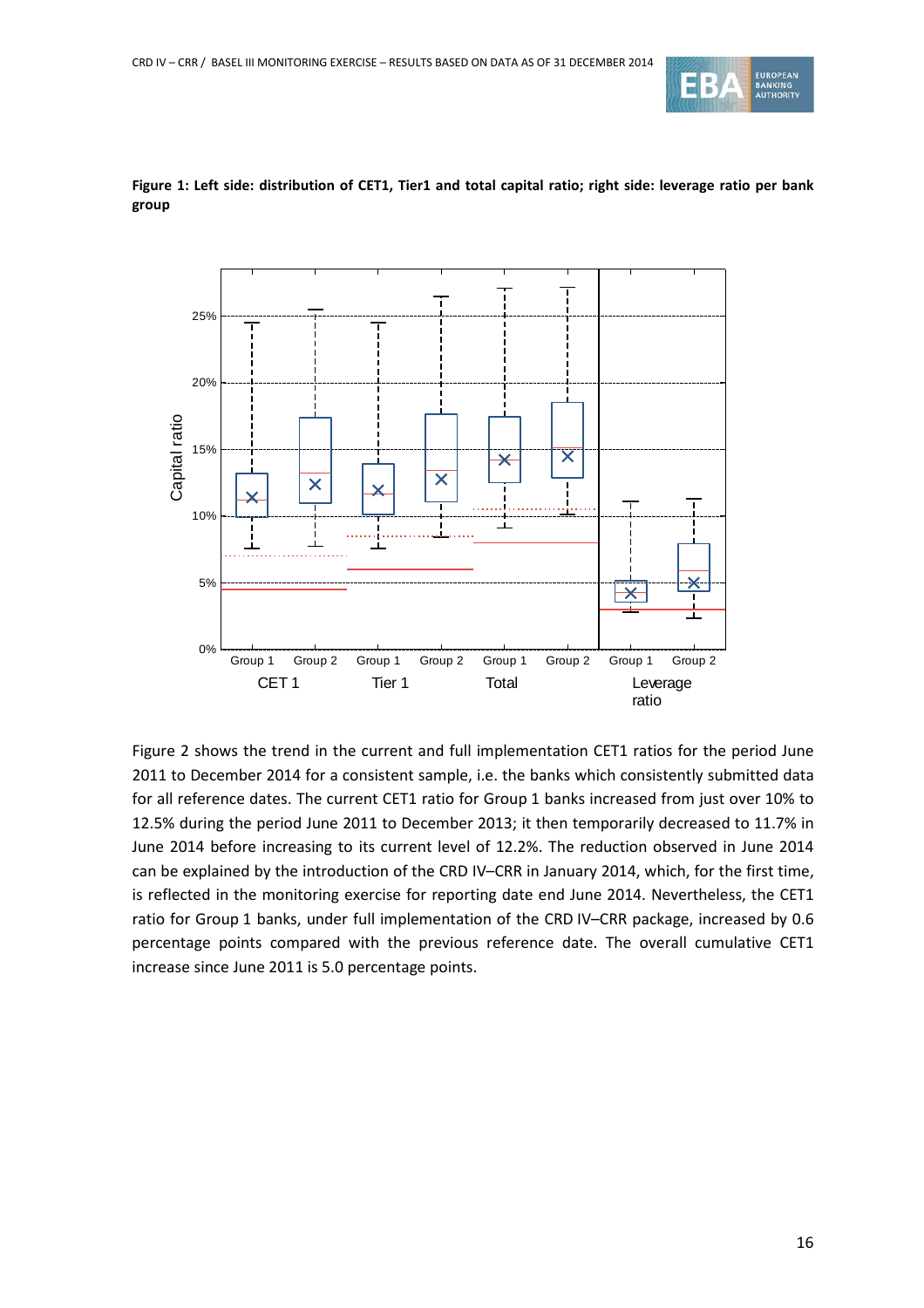



#### <span id="page-16-0"></span>**Figure 2: Evolution of CET1 ratios over time**

A similar trend can be observed for Group 2 banks. The current CET1 ratio, which increased for the period June 2011 to December 2013, remained almost the same in June 2014 as at the previous reporting date. In December 2014, the CET1 ratio for Group 2 banks under full implementation of CRD IV–CRR increased by 0.2 percentage points.

Monitoring results show that Group 1 banks in particular have steadily increased their capital ratio over time. The increase over the most recent monitoring periods implies that banks are already trying to meet market expectations well in advance of full implementation of the CRD IV– CRR/Basel III framework.

The historical upward trend in the CET1 ratio for Group 1 banks is mainly explained by the increase in CET1 capital and, to a lesser extent, by the decrease in RWA (Figure 3). This trend can be observed for most of the data points covered since June 2011.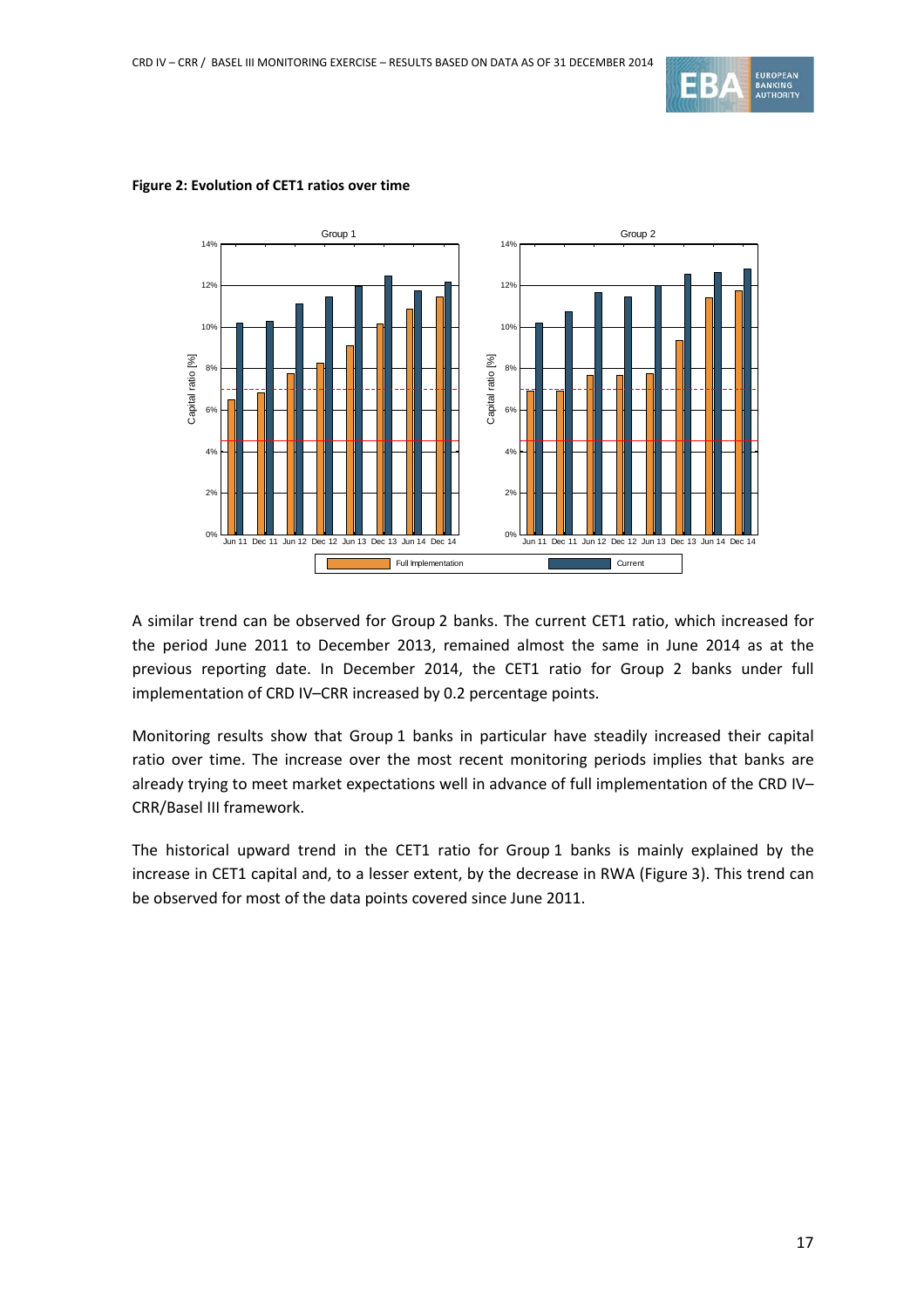



#### **Figure 3: Evolution of CET1 versus RWA over time, Group 1 banks**

The increase in the level of capital is also reflected to an extent in the LR. Compared with the previous period and taking a consistent sample of banks, between June 2013 and December 2013 there was a significant increase in banks' LRs (see [Figure 4\)](#page-18-1), which can be partially attributed to the recalibration of the LR exposure in January 2014, with the first application as of December 2013. The increase continued during the period December 2013 to June 2014. The increase continued for Group 1 banks in December 2014; however, the average LR for Group 2 banks for this period remained nearly the same. The increase in the LR for Group 1 banks is mostly due to the increase in Tier 1 capital (about 6%), whereas LR exposure decreased only slightly. For Group 2 banks, the decrease in the LR exposure (1.8%) is offset by a decrease in Tier 1 capital (0.9%).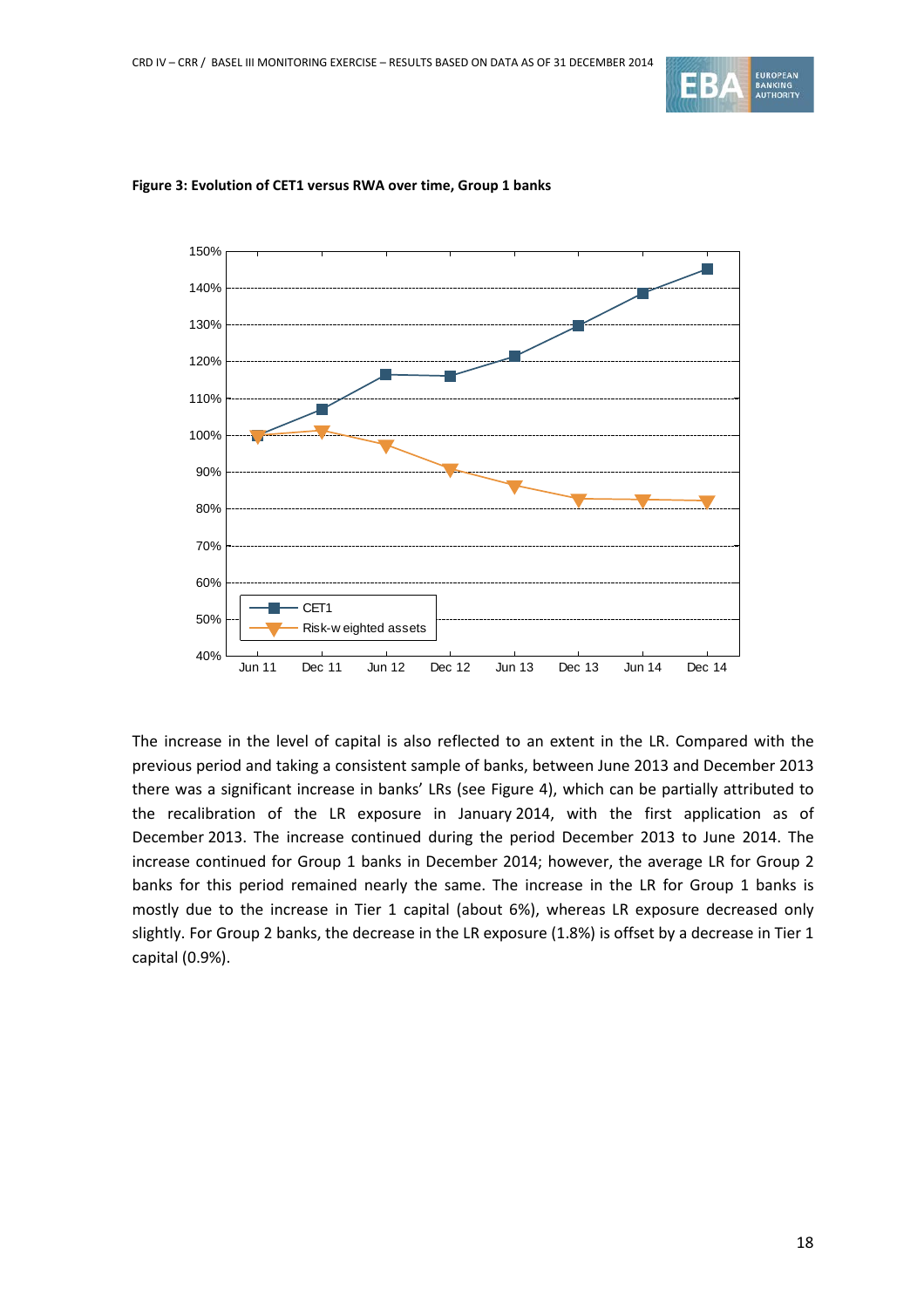



#### <span id="page-18-1"></span>**Figure 4: Evolution of leverage ratio by bank group**

## <span id="page-18-0"></span>2.2 Capital shortfall

 $\overline{a}$ 

[Table 3](#page-19-0) provides estimates of the additional amount of capital that Group 1 and Group 2 banks would need in order to meet the target CET1, Tier 1 and total capital ratios under the CRD IV package and the LR under the Basel III framework. The estimates assume fully phased-in target requirements and deductions. In the analysis, capital shortfall is calculated as the difference between capital requirements and eligible capital at bank level and represents capital needs assuming capital requirements for successively higher-quality capital layers have been met.

For Group 1 banks, the CET1 capital shortfall is zero when compared with the minimum requirement of 4.5% (not shown) and EUR 1.5 billion when compared with the target level of 7.0% $^{12}$  $^{12}$  $^{12}$ , i.e. the minimum requirement plus the conservation buffer. The total shortfall of Tier 1 capital to meet both the capital ratio and the LR is EUR 5.0 billion for Group 1 banks and EUR 1.2 billion for G-SIBs<sup>13</sup>. The total capital shortfall necessary to fulfil the risk-based requirements (7.0% CET1, 8.5% Tier1 and 10.5% total capital) and the LR requirement of 3% is EUR 19.4 billion for Group 1 banks.

Group 2 banks have a CET1 shortfall of EUR 2.4 billion at 7% level and the aggregate shortfall can be attributed to six banks in the Group 2 sample.

<span id="page-18-2"></span> $12$  The calculation method applied in this report may overstate the actual shortfall for those banks affected by the 10% and 15% threshold deductions because the decline in deductions due to higher thresholds is not taken into account.

<span id="page-18-3"></span> $^{13}$  Note that the total Tier 1 capital shortfall for a bank is the higher of the Tier 1 capital shortfall for Tier 1 capital ratio requirement and the Tier 1 shortfall for the LR requirement.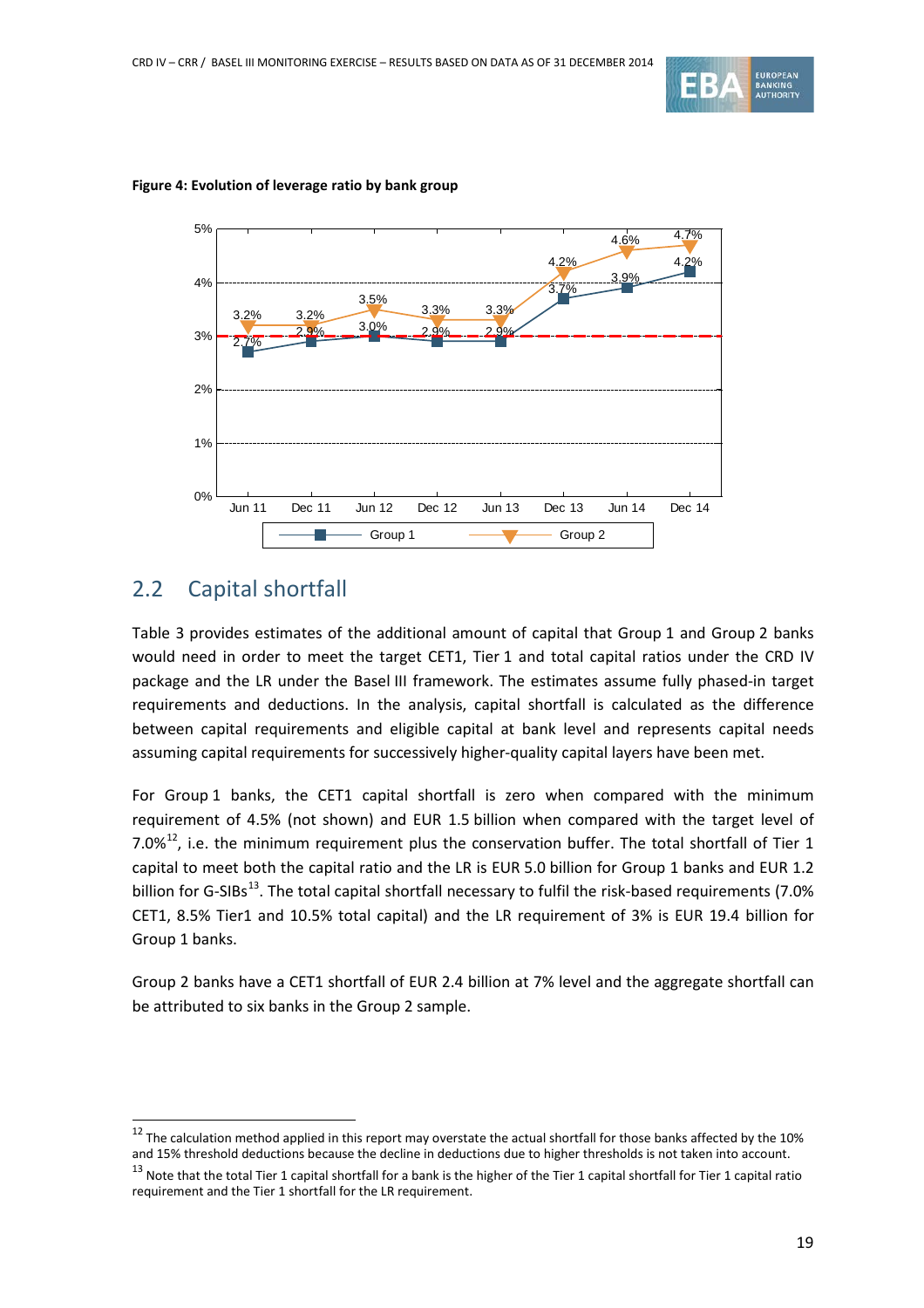

|                |                           |      |               | Tier1           | <b>Total</b>    |                                             |                                                       |
|----------------|---------------------------|------|---------------|-----------------|-----------------|---------------------------------------------|-------------------------------------------------------|
|                | <b>Number</b><br>of banks | CET1 | Tier1<br>8.5% | <b>LR</b><br>3% | To meet<br>both | To meet<br>all risk-<br>sensitive<br>ratios | To meet<br>all risk-<br>sensitive<br>ratios<br>and LR |
| Group 1        | 45                        | 1.5  | 4.5           | 1.1             | 5.0             | 18.9                                        | 19.4                                                  |
| G-SIBs         | 14                        |      | 1.2           |                 | 1.2             | 14.1                                        | 14.1                                                  |
| Group 2        | 160                       | 2.4  | 4.7           | 6.1             | 8.1             | 6.5                                         | 9.8                                                   |
| Large Group 2  | 25                        | 2.0  | 3.2           | 2.7             | 3.6             | 3.3                                         | 3.7                                                   |
| Medium Group 2 | 31                        | –    | 0.3           | 0.9             | 1.2             | 1.1                                         | 1.9                                                   |
| Small Group 2  | 104                       | 0.4  | 1.2           | 2.5             | 3.3             | 2.2                                         | 4.1                                                   |

#### <span id="page-19-0"></span>**Table 3: Capital shortfall, all banks by bank group (billion EUR)**

Group 1 banks' shortfall has been continuously reducing over the last years. [Figure 5](#page-20-0) presents this trend. The aggregate decrease in capital shortfall is fairly proportionate across different categories of capital (i.e. CET1 and Tier 1, when taking into account both the risk-sensitive requirement, and the LR, and total capital). Between June 2011 and December 2014, the total capital shortfall for Group 1 banks fell by 95%.

However, the downward trend presented in [Figure 5](#page-20-0) does not necessarily imply that the 'actual shortfall' of Group 1 banks is zero for the current reference date. There are several additional requirements, such as additional bank-specific Pillar II buffers, which are not considered in the current analysis and could potentially suggest the need for certain banks to raise additional capital.

For Group 2 banks, the data show an increase in aggregate capital shortfalls between June and December 2014, with the increase in CET1 shortfall being the most significant. The source of the shortfall for CET1 capital is four Group 2 banks; three of them had shortfall levels in December 2014 above their June 2014 values. In all three cases there were significant decreases in CET1 (from 10% to 58%), while the impact of RWA on the shortfall was negligible.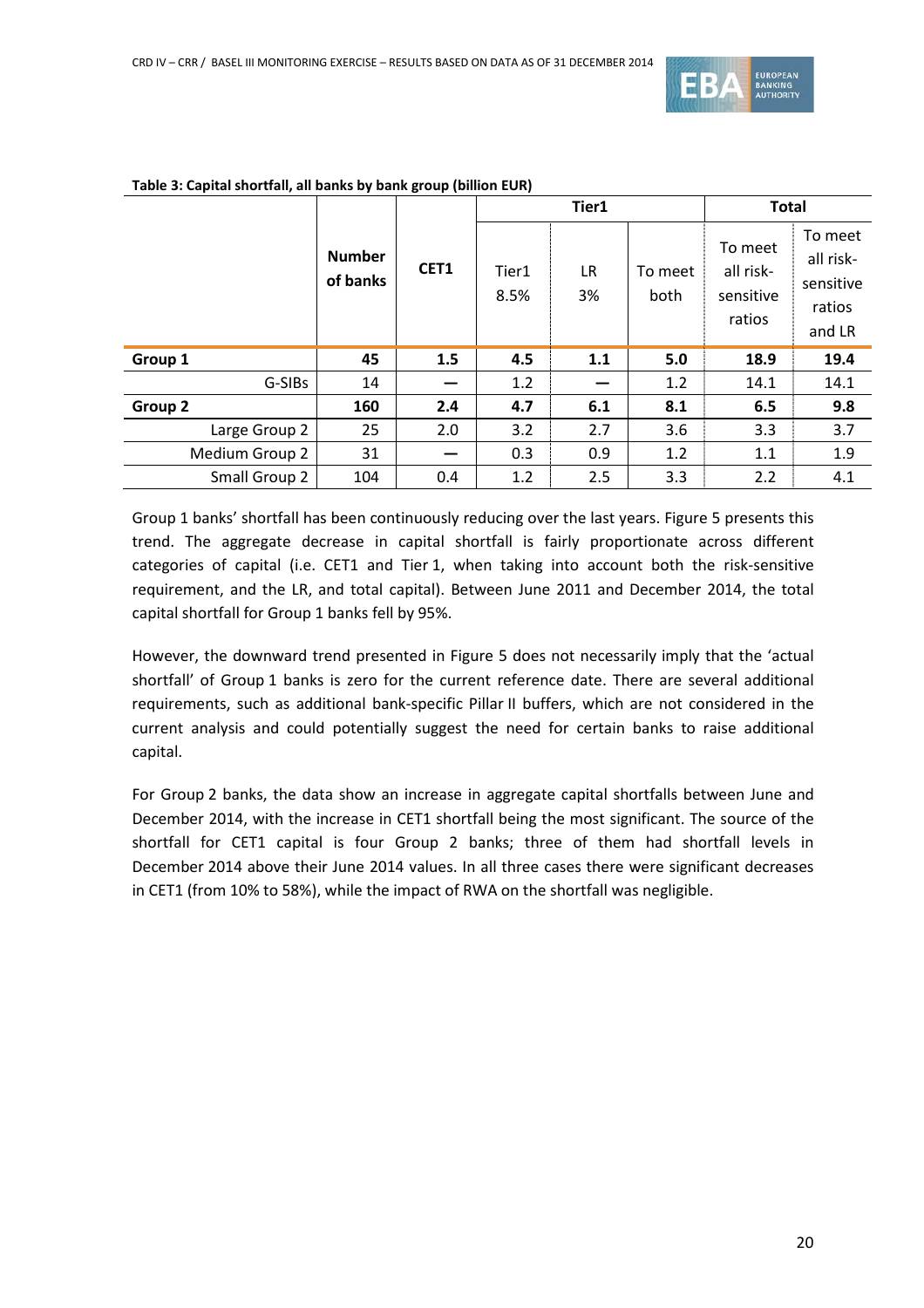



#### <span id="page-20-0"></span>**Figure 5: Evolution of capital shortfall by type of capital under full implementation**

[Table 4](#page-21-0) presents the interaction between LR and T1 capital ratio requirements<sup>14</sup>.

In this sample, there are three Group 1 banks (or 6.7% of the Group 1 sample) that do not meet the minimum LR target. The corresponding shortfall is EUR 1.1 billion. The LR requirement is a constraint for about 75.6% of the Group 1 banks. The LR, rather than the Tier 1 capital ratio, is said to be a constraint for a bank if this bank requires more capital to meet the minimum LR requirement than to meet the minimum requirement for Tier 1 capital ratio. To be precise, it is deemed to be a constraint when 3% of the LR exposure exceeds the minimum Tier 1 capital ratio times the RWA.

The number of LR non-compliant Group 1 banks falls to two banks (4.4%) under the assumption that the minimum Tier 1 capital ratio of 6% has been met. The corresponding shortfall would be EUR 0.8 billion.

When conservation buffers and the G-SIB surcharges are considered, the proportion of Group 1 banks that are constrained by the LR goes down to 39.1%. This indicates that, even when considering compliance with the Tier 1 capital ratio of 8.5%, 40% of the banks are still constrained by the LR.

<span id="page-20-1"></span> $14$  Please note that a common sample (of 205 banks) was used to carry out the interaction analysis as shown i[n Table 4.](#page-21-0)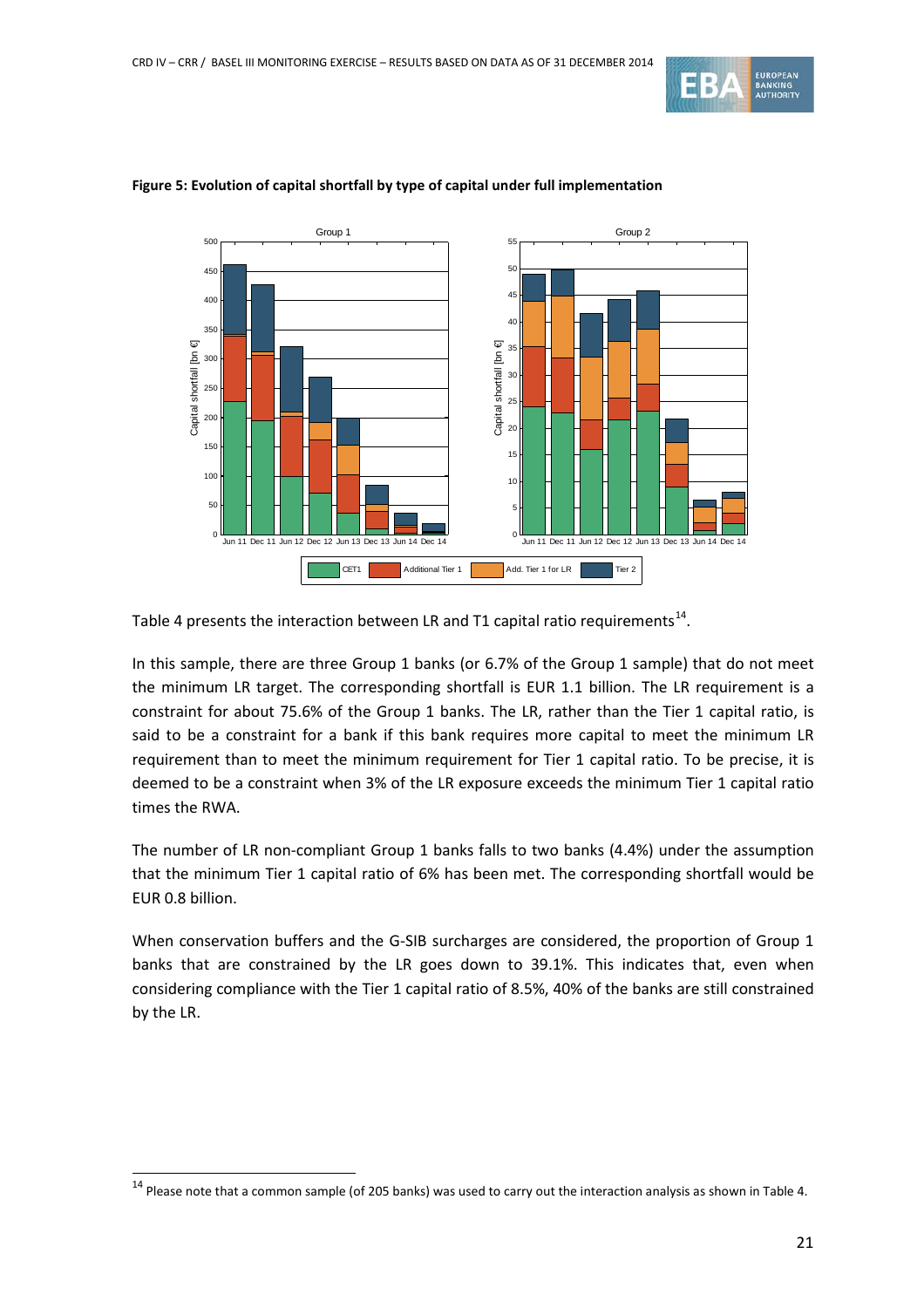

|         |                                                                                          |                |                                         |                       | <b>Tier 1:6%</b>                            |                                      | Tier 1: 8.5%          |                                                |                                  |     |
|---------|------------------------------------------------------------------------------------------|----------------|-----------------------------------------|-----------------------|---------------------------------------------|--------------------------------------|-----------------------|------------------------------------------------|----------------------------------|-----|
|         |                                                                                          |                |                                         |                       |                                             | requirement                          |                       |                                                | requirement                      |     |
|         | non-compliant banks<br>of non-compliant<br>Percentage<br>$\mathbf{P}$<br>Number<br>banks |                | EUR)<br>(billion<br>shortfall<br>$\leq$ | Constrained by LR (%) | Non-compliant after<br>meeting T1 ratio (%) | capital<br>requirement<br>Additional | Constrained by LR (%) | Non-compliant after<br>ratio (%)<br>meeting T1 | Additional capita<br>requirement |     |
| Group 1 |                                                                                          | 3              | 6.7                                     | 1.1                   | 75.6                                        | 4.4                                  | 0.8                   | 40.0                                           | 4.4                              | 0.5 |
|         | G-SIBs                                                                                   |                |                                         |                       | 92.9                                        |                                      |                       | 28.6                                           |                                  |     |
| Group 2 |                                                                                          | 15             | 9.4                                     | 6.1                   | 58.4                                        | 9.4                                  | 5.1                   | 28.1                                           | 8.8                              | 3.4 |
|         | Large Group 2                                                                            | $\overline{2}$ | 8.0                                     | 2.7                   | 64.0                                        | 8.0                                  | 1.7                   | 24.0                                           | 4.0                              | 0.4 |
|         | Medium Group 2                                                                           | $\mathbf{1}$   | 3.2                                     | 0.9                   | 61.3                                        | 3.2                                  | 0.9                   | 38.7                                           | 3.2                              | 0.9 |
|         | Small Group 2                                                                            | 12             | 11.5                                    | 2.5                   | 56.7                                        | 11.5                                 | 2.5                   | 26.0                                           | 11.5                             | 2.1 |

### <span id="page-21-0"></span>**Table 4: Banks constrained by leverage ratio rather than capital ratio requirement (excluding and including capital buffer), all banks by bank group**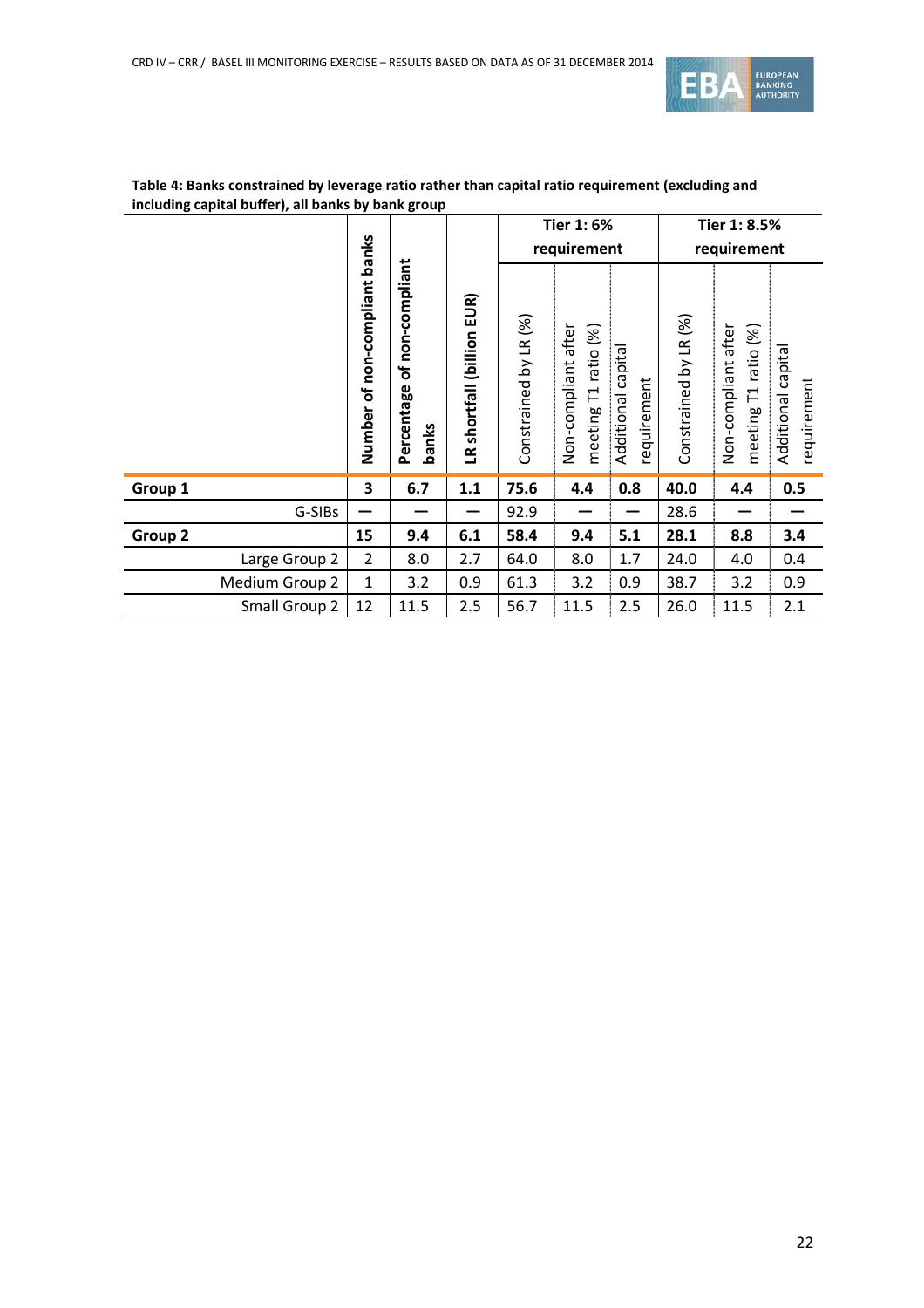

## <span id="page-22-0"></span>2.3 Impact of phase-in arrangements

At the current implementation stage of CRD IV–CRR, banks are still subject to transitional arrangements (phase-in of deductions and capital buffers and phase-out of capital elements). It is therefore reasonable to expect a decrease in the level of capital for both Group 1 and Group 2 banks under full implementation, mainly due to the reduction in eligible capital elements.

The aggregate CET1 capital of Group 1 banks shows a decrease of 6.5%, while Tier 1 and total capital decrease by 11.4% and 12.8%, respectively [\(Table 5\)](#page-22-2). For Group 2 banks, the relative percentage changes in CET1, Tier 1 and total capital are 5.2%, 5.8% and 7.0%, respectively. The figures suggest that Group 1 banks are more constrained regarding CET1 capital than Group 2 banks, which exhibit a considerably smaller decrease in Tier 1 and total capital.

The reduction observed in CET1 and Tier 1 capital for Group 2 banks is mainly driven by the relatively greater changes observed in large Group 2 banks. Furthermore, banks in different categories follow similar patterns except large Group 2 banks, and relative changes in CET1 capital and RWA are more significant for large Group 2 banks.

|                | <b>Number</b><br><b>of</b><br>banks | CET1   | Tier 1  | <b>Total</b><br>capital | <b>RWA</b> |
|----------------|-------------------------------------|--------|---------|-------------------------|------------|
| Group 1        | 45                                  | $-6.5$ | $-11.4$ | $-12.8$                 | 0.1        |
| G-SIBs         | 14                                  | $-5.1$ | $-10.3$ | $-13.3$                 | 0.0        |
| Group 2        | 168                                 | $-5.2$ | $-5.8$  | $-7.0$                  | 0.9        |
| Large Group 2  | 25                                  | $-7.7$ | $-7.3$  | $-7.1$                  | 1.3        |
| Medium Group 2 | 34                                  | $-2.6$ | $-4.6$  | $-7.2$                  | 0.6        |
| Small Group 2  | 109                                 | $-0.0$ | $-2.4$  | $-6.1$                  | 0.0        |

<span id="page-22-2"></span>**Table 5: Changes in CET1, Tier 1 and total capital and RWA relative to the current amounts (per cent)**

## <span id="page-22-1"></span>2.4 Composition of capital

[Figure 6](#page-23-1) shows the composition of total capital for Group 1 and Group 2 banks under the assumption of full implementation. Time-series analysis based on a consistent sample shows that the share of CET1 capital under full implementation has been decreasing for Group 1 banks and increasing for Group 2 banks since June 2013. However, for Group 1 banks this is due to the increased accumulation of additional Tier 1 and Tier 2 capital (both capital types having more than doubled since June 2011) compared with the accumulation of CET1 capital which increased by 45.0% during the same period.

As of December 2014, Group 1 banks' data indicate that the share of fully implemented CET1 to total capital is about 80%. Additional Tier 1 and Tier 2 capital amount to about 4% and 16%, respectively, of the total capital of Group 1 banks. In the Group 1 sample, 10 banks (or 22% of the Group 1 banks) hold CET1 capital that represents about 54% of the total CET1 capital of Group 1 banks.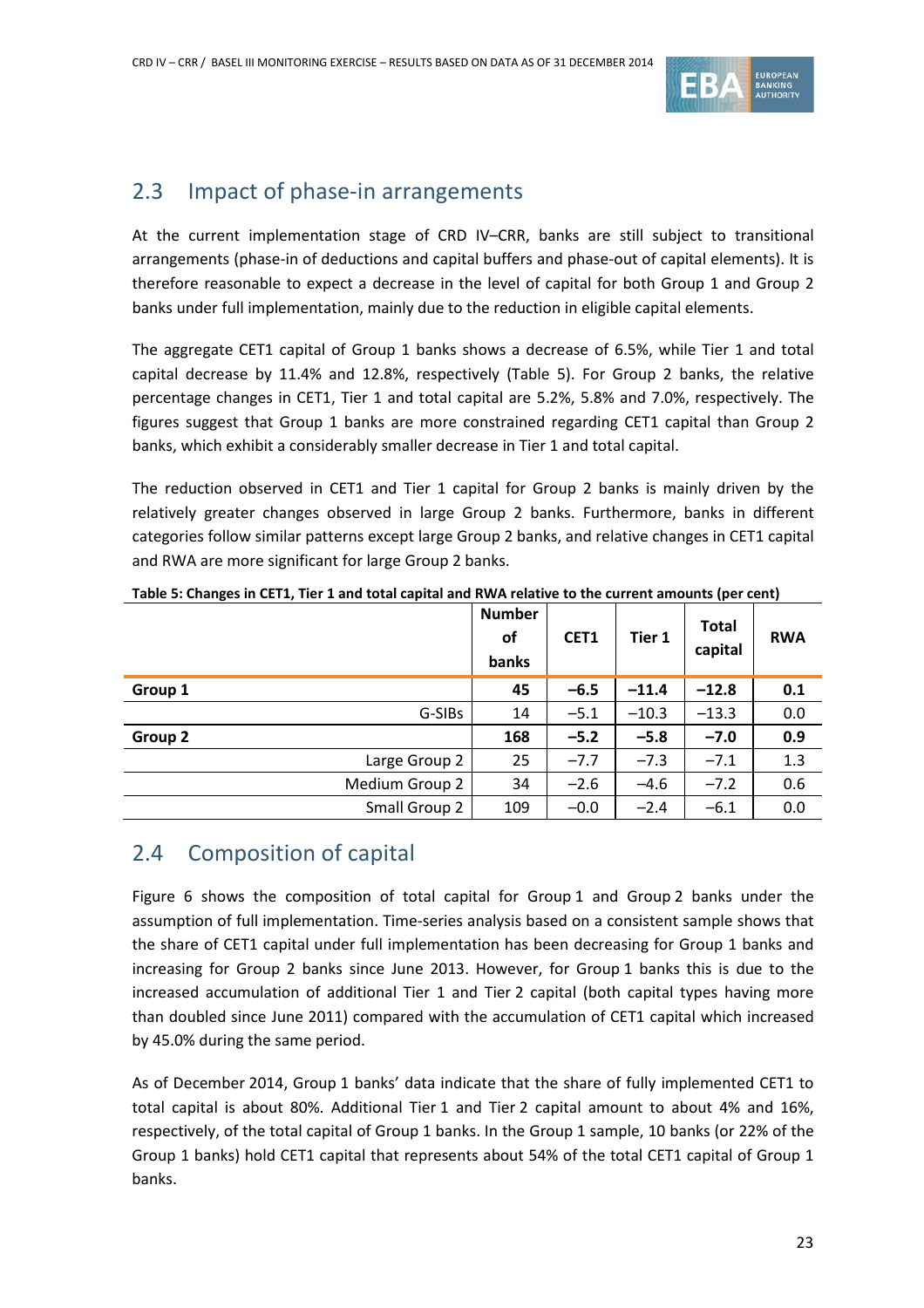

Group 2 banks hold a slightly higher share of CET1 capital, compared with Group 1, under the assumption of full implementation of CRD IV–CRR. This share amounts to approximately 85% of total capital, while the shares of additional Tier 1 capital (3%) and Tier 2 capital (12%) are correspondingly lower.



### <span id="page-23-1"></span>**Figure 6: Capital structure over time**

## <span id="page-23-0"></span>2.5 Composition of RWA

 $\overline{a}$ 

After analysing the different forms of capital that represent the numerators of capital ratios, the current sub-section deals with the RWA, the denominator of capital ratios.

[Figure 7](#page-24-1) shows that credit risk is the major component of RWA under the fully phased-in CRD IV package, for both Group 1 and Group 2 banks. The share of credit risk in RWA is over 80% for Group 1 banks and over 85% for Group 2 banks. For Group 1 banks the share of credit risk has been increasing since June 2012. Operational risk makes up the second highest share of RWA for both groups of banks. Furthermore, the declining share of RWA for credit value adjustment (CVA) over time suggests that the CVA exemption introduced under the CRR $^{15}$  $^{15}$  $^{15}$  has had a direct impact on the capital structures of both Group 1 and Group 2 banks. [Figure 7](#page-24-1) also shows that the introduction of the CVA capital charge resulted in portfolio adjustments and the cutting down of CVA positions, which reduced overall capital requirements.

<span id="page-23-2"></span> $15$  See Article 382 and Article 482 of the CRR for the scope of the EU's CVA adoption.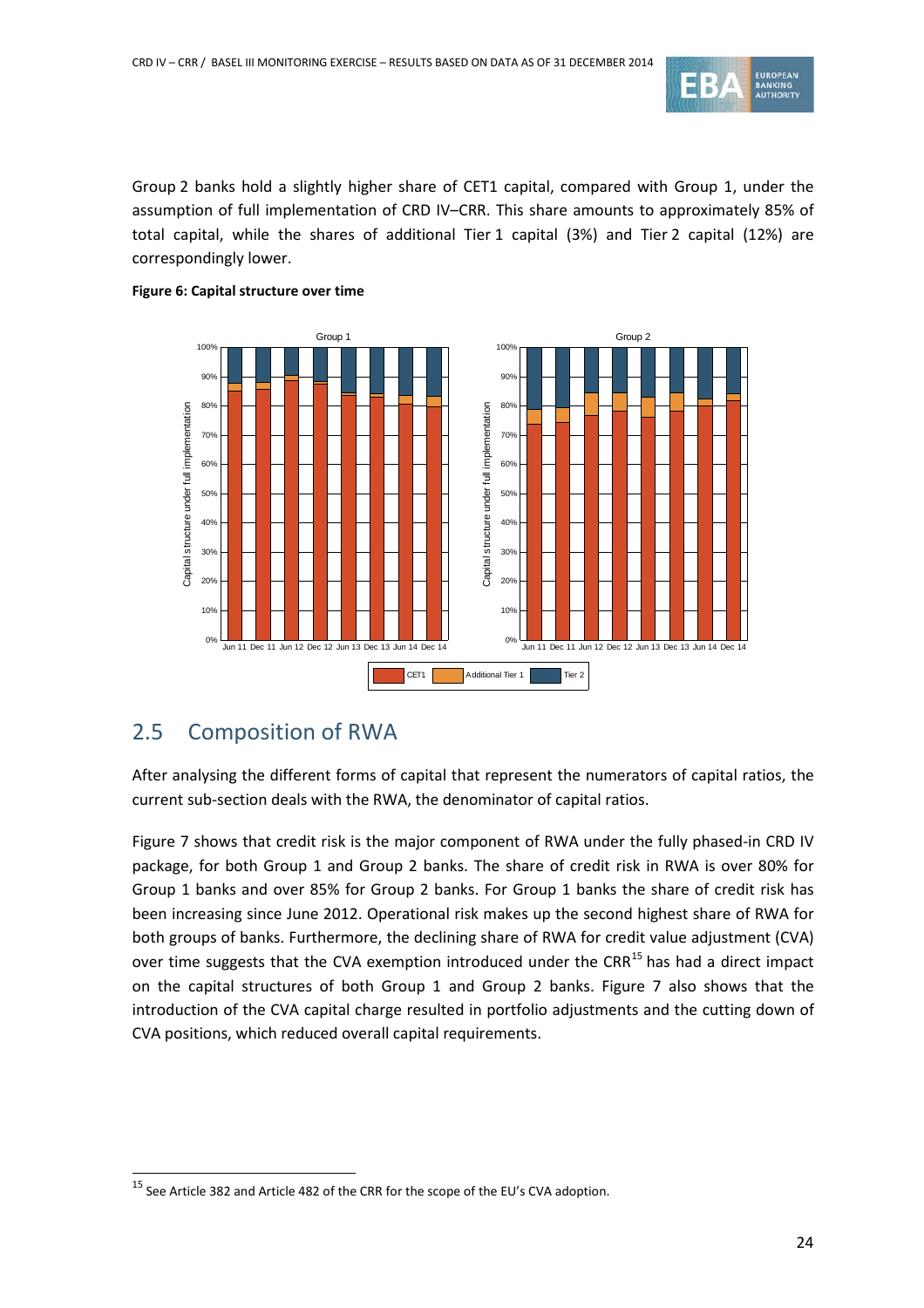

#### Group 1 Group 2 100% 100%  $90<sup>o</sup>$  $90<sup>6</sup>$ Composition of RWA under full implementation Composition of RWA under full implementation Composition of RWA under full implementation Composition of RWA under full implementation 80% 80% 70% 70% 60% 60% 50% 50% 40% 40% 30% 30% 20% 20% 10% 10% Jun 11 Dec 11 Jun 12 Dec 12 Jun 13 Dec 13 Jun 14 Dec 14 0% Jun 11 Dec 11 Jun 12 Dec 12 Jun 13 Dec 13 Jun 14 Dec 14 0% Credit Risk CVA CVA Market Risk OpRisk Other RWA

#### <span id="page-24-1"></span>**Figure 7: Composition of RWA over time**

## <span id="page-24-0"></span>2.6 Composition of leverage ratio exposure

This sub-section looks at LR exposure, the denominator of the LR[. Figure 8](#page-25-0) shows the composition of LR exposure by group. For both groups 'other on-balance-sheet exposures' are the main component of LR exposures. For Group 1 banks the LR exposures relate to derivatives and securities financing transactions, and off-balance-sheet items are also relevant, while for Group 2 the exposures are characterised by a more traditional bank business model, with 'other onbalance-sheet items' representing 90% of LR exposure. Note that the calculation of derivatives exposure is currently under review by the BCBS<sup>[16](#page-24-2)</sup>. According to the Basel III LR framework<sup>[17](#page-24-3)</sup>, alternative approaches to the Current Exposure Method (CEM) are taken into account. The Standardised Approach for measuring Counterparty Credit Risk (SA-CCR), which will replace CEM in the risk-based framework in January 2017, is under review for the purpose of calculating the LR and is expected to have an impact on Group 1 banks. In addition, the BCBS and the EBA are in the process of assessing whether the design and calibration of a minimum Tier 1 LR of 3% are appropriate for different types of business models over a full credit cycle.

<span id="page-24-2"></span> $16$  The final calibration of the LR is envisaged to be completed by 2017.

<span id="page-24-3"></span><sup>&</sup>lt;sup>17</sup> See p. 7 of the Basel III LR framework[: http://www.bis.org/publ/bcbs270.pdf](http://www.bis.org/publ/bcbs270.pdf)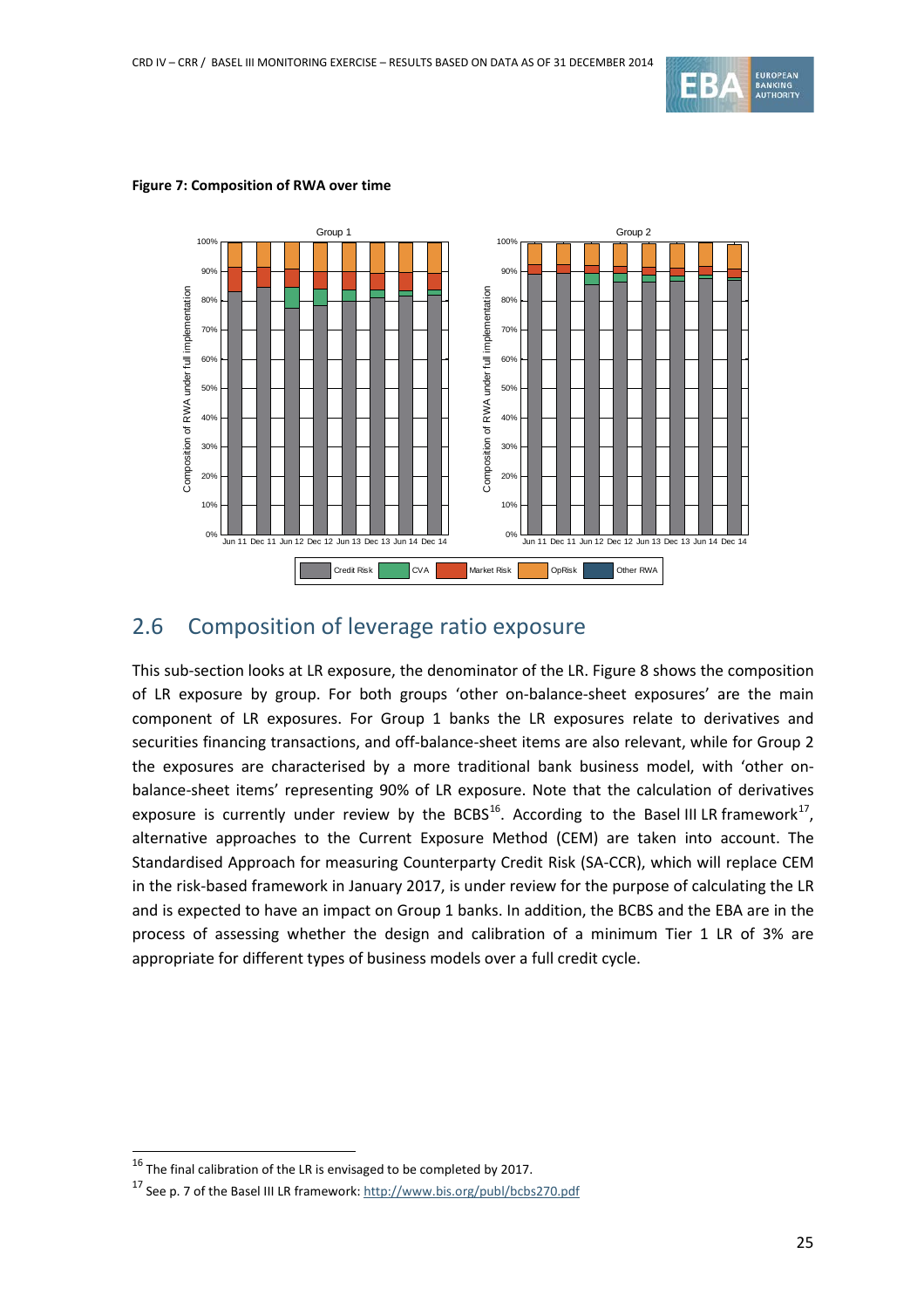



#### <span id="page-25-0"></span>**Figure 8: Composition of leverage ratio exposure (per cent)**

The implementation of a LR is not intended to offset any positive effects of the risk-based approach. Therefore, the interaction of the LR with risk-based factors is being monitored. [Figure 9](#page-26-0) illustrates the development of the relationship of RWAs to LR exposure by bank group. If the relationship is below the dotted red line (35.3%), this implies that the LR, rather than the risk-based Tier 1 capital ratio of 8.5%, would be on average a binding constraint<sup>[18](#page-25-1)</sup>. This figure mostly decreased for the period June 2011 to June 2013 (which was caused by a decrease in RWA coupled with an increase in LR exposure), while increases of 390 basis points for Group 1 and 190 basis points for Group 2 were observed in December 2013 compared with June 2013. This change was caused by a decrease in LR exposure, partially driven by the recalibration of the LR exposure definition. For the current reference date (December 2014), there has been a decrease, compared with the previous reference date, of the ratio of RWA to LR exposure of 10 basis points for Group 1 banks and of 80 basis points for Group 2 banks.

<span id="page-25-1"></span> $^{18}$  The threshold represents the ratio of RWA to LR exposure that is equal to 3% over 8.5%.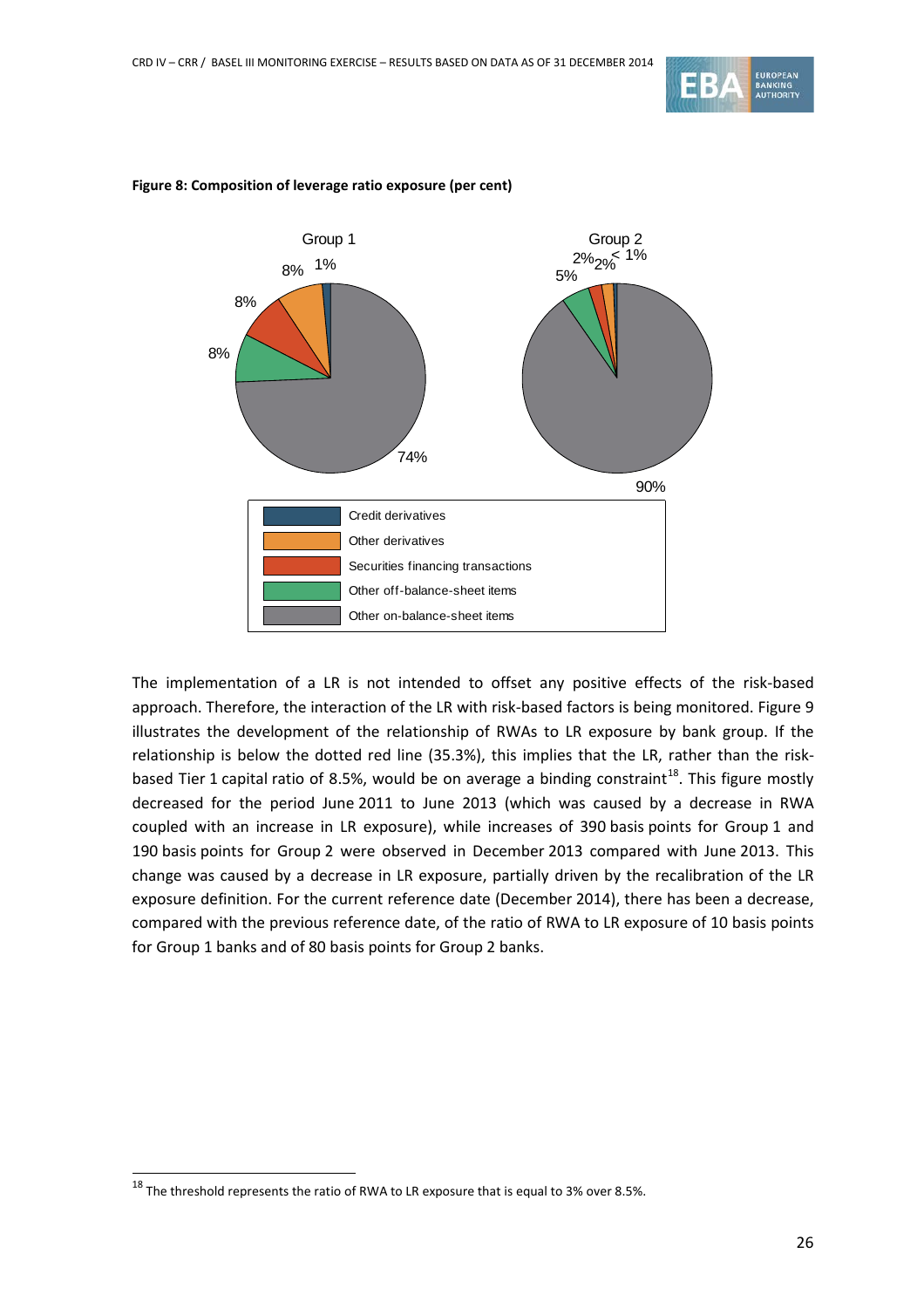



#### <span id="page-26-0"></span>**Figure 9: The evolution of the ratio of RWA to leverage ratio exposure per bank group**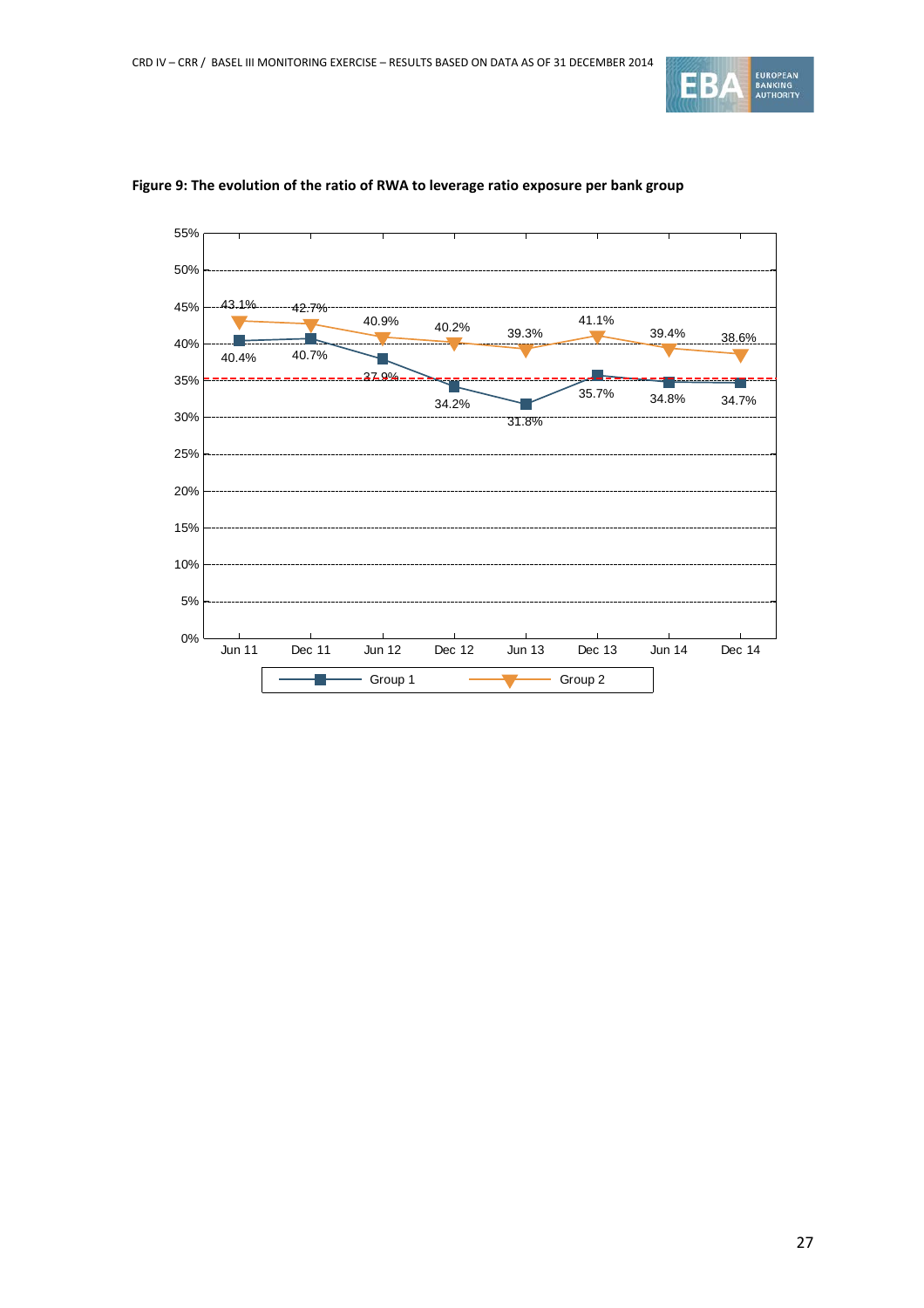

# <span id="page-27-0"></span>3. Liquidity

 $\overline{a}$ 

# <span id="page-27-1"></span>3.1 Liquidity coverage ratio

Another minimum standard in the CRD IV package is the 30-day LCR provision, which is intended to promote short-term resilience to potential liquidity disruptions. The LCR requires banks to have a sufficient level of HQLA to withstand a stressed funding scenario of 30 days. The LCR defines the minimum stock of unencumbered HQLA that must be available to cover the net outflow expected to occur in a severe stress scenario.

At EU level, the European Commission adopted a DA on the LCR in October 2014, specifying in detail the general requirement set out in Article 412(1) of the CRR. The minimum requirement has been set at 60% from 1 October 2015 and will gradually increase to 100%. The deadline for the final implementation of the LCR at the 100% minimum level is in January 2018, i.e. the EU regulation requires a minimum of 100% one year before the Basel III standard. As supervisory reporting requirements in accordance with the DA, will most probably not be in place before 2016, and the current ITS on supervisory reporting cannot be used for calculating the LCR under the DA, the following results are based on the Basel III LCR framework as published in January  $2013^{19}$ . Therefore, the results presented in the analysis of this section should be cautiously interpreted, as reliance on LCR DA data might have led to slightly different results from the results based on the Basel III LCR framework below.

Under Basel III, there are two categories of assets that can be included in the stock of liquid assets. These are Level 1 assets, which can be included without limit, and Level 2 assets, which are capped at 40% of the total stock. Within Level 2, an additional class of assets, Level 2B assets, is defined; these assets should comprise no more than 15% of the total stock of HQLA. Net outflows are defined as total cash outflows minus cash inflows; the latter are subject to a cap of 75% of total outflows. Consequently, a minimum of 25% of cash outflows has to be covered by liquid assets. The DA on the LCR expanded the scope of the HQLA buffer within the EU framework by including (i) assets issued by credit institutions if the institution is guaranteed by a Member State's local or central government or if the institution is a promotional lender subject to additional criteria, (ii) external credit assessment institution (ECAI) 1-rated, ECAI 2-rated and unrated high-quality covered bonds, (iii) high-quality securitisation, and (iv) deposits in cooperative and institutional protection schemes.

<span id="page-27-2"></span><sup>&</sup>lt;sup>19</sup> Except for securitisation positions in the trading positions in the trading book that do not belong to the correlation trading portfolio, as stated in Annex I, paragraph 16(a) of Directive 2006/49/EC.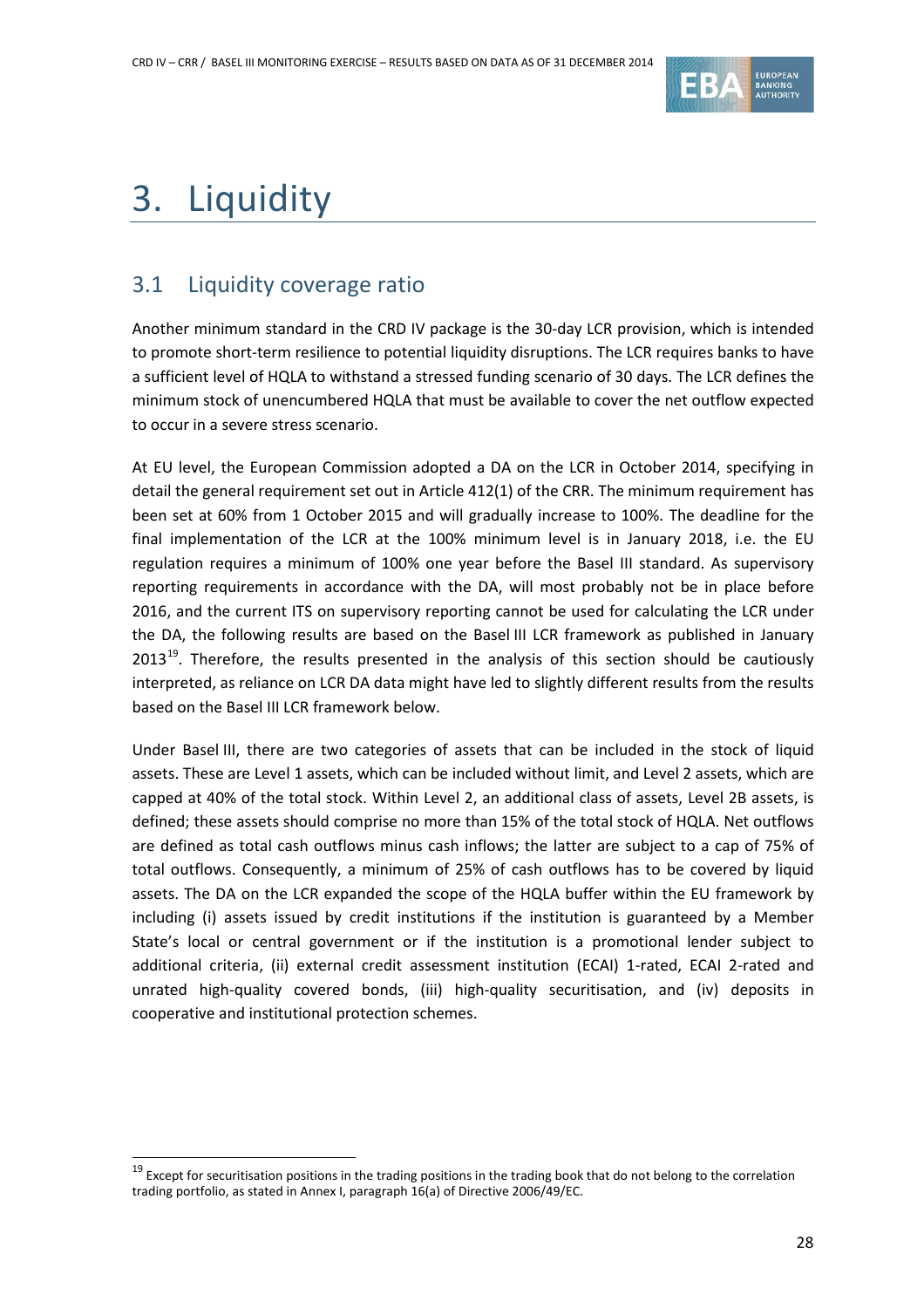

#### *LCR and shortfall in liquid assets*

[Figure 10](#page-28-0) provides an overview of LCR by bank group. As of December 2014, Group 1 banks exhibit an LCR of 124%, while Group 2 banks' LCR is 150%. The vast majority of Group 1 banks already meet the 100% requirement, i.e. 34 of the 39 banks (87%), while only one Group 1 bank is below the 60% minimum level. The picture is different for Group 2 banks: 117 of the 171 Group 2 banks (68%) have an LCR above 100%, while 27 of the Group 2 banks (16%) have to improve their liquidity positions in order to reach the minimum requirement of 60%.



#### <span id="page-28-0"></span>**Figure 10: Distribution of LCR by bank group**

The total LCR shortfall with regard to a minimum ratio of 100% is EUR 65.6 billion, of which EUR 38.3 billion correspond to Group 1 banks and EUR 27.3 billion to Group 2 banks. The total shortfall represents 19.0% of total HQLA (EUR 346 billion) and 1.8% of total assets (EUR 3.6 trillion) of all non-compliant banks. In order to comply with the minimum requirement of 60% by October 2015, banks need an additional amount of EUR 8.4 billion of liquid assets. Shortfall is calculated here as the sum of the differences between the net outflows and the stock of HQLA for all the banks with an LCR that falls below the threshold of 60% or 100%, not taking account of the surplus arising from those banks which already meet the minimum requirement. Therefore, the reported shortfall amount represents a conservative proxy of banks' actual shortfall, as it does not make any assumptions about the reallocation of liquidity between individual banks or within the system.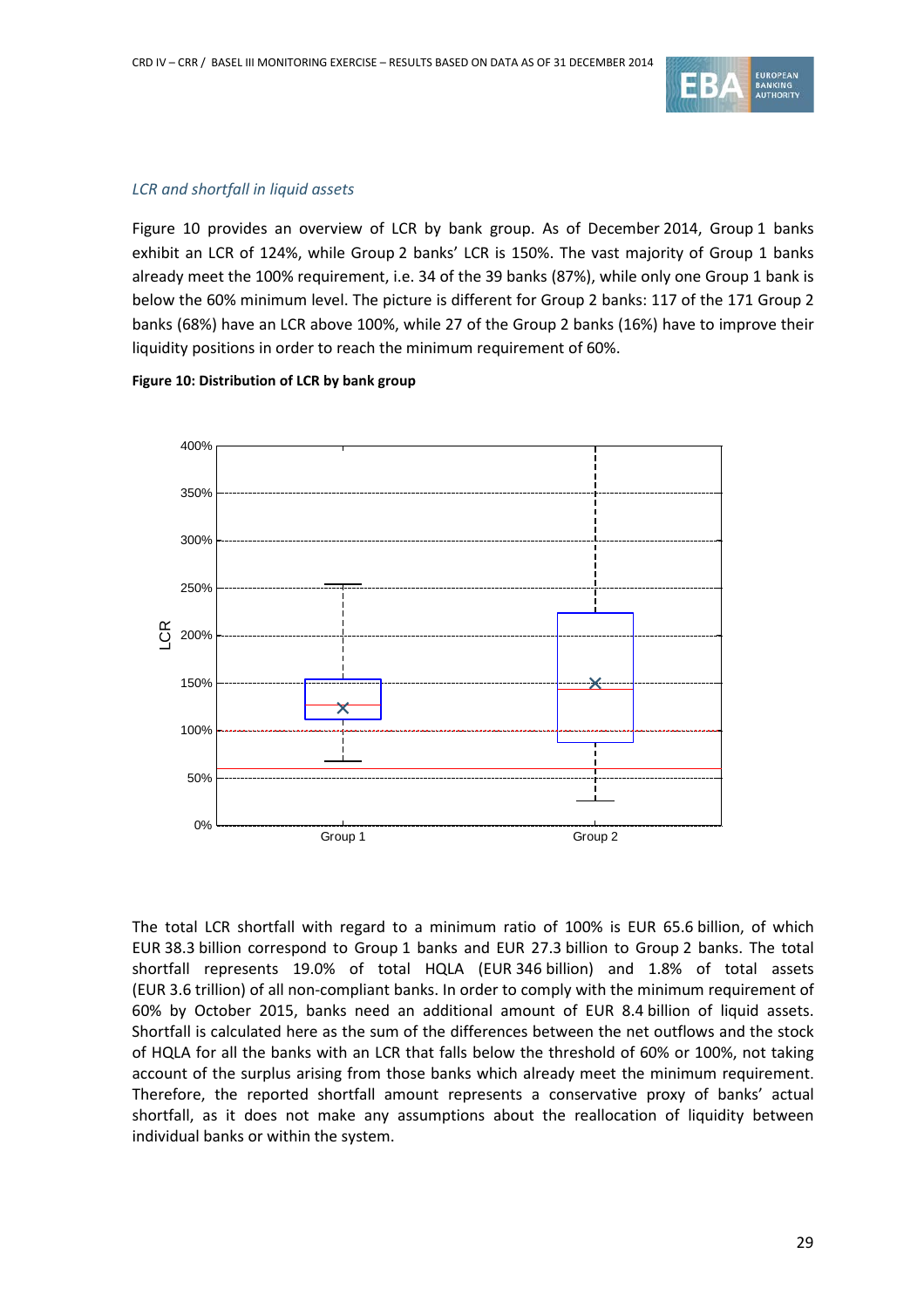

|                | <b>Number</b><br><b>of</b> |            | LCR shortfall at a minimum of |       |       |       |  |  |
|----------------|----------------------------|------------|-------------------------------|-------|-------|-------|--|--|
|                |                            | <b>LCR</b> | 60%                           | 70%   | 80%   | 100%  |  |  |
|                | banks                      |            | (Oct                          | (Jan  | (Jan  | (Jan  |  |  |
|                |                            |            | 2015)                         | 2016) | 2017) | 2018) |  |  |
| Group 1        | 39                         | 123.7      | 1.0                           | 6.1   | 12.1  | 38.3  |  |  |
| G-SIBs         | 12                         | 127.5      |                               |       |       |       |  |  |
| Group 2        | 171                        | 149.6      | 7.4                           | 11.0  | 15.7  | 27.3  |  |  |
| Large Group 2  | 21                         | 136.3      | 5.2                           | 6.9   | 9.4   | 15.5  |  |  |
| Medium Group 2 | 28                         | 180.2      | 0.6                           | 1.2   | 1.8   | 3.0   |  |  |
| Small Group 2  | 122                        | 152.2      | 1.6                           | 2.9   | 4.5   | 8.8   |  |  |

#### <span id="page-29-0"></span>**Table 6: LCR levels in per cent and shortfall amounts (billion EUR) for different minimum ratios as set out in the schedule of compliance in Article 460(2) of the CRR**

### *Evolution of the LCR over time*

Compared with the previous period and using a consistent sample of banks, the LCR for Group 1 banks increased by 9 percentage points to 123%, due to both an increase in the stock of liquid assets and a decrease in net cash outflows [\(Figure 11\)](#page-29-1). On the contrary, for Group 2 banks there has been a decrease of 10 percentage points, mainly caused by a reduction in liquid assets while net outflows remained generally unchanged. Apart from structural adjustments, changes in the LCR can also be attributed to the recalibration of the LCR framework as published in January 2013.

<span id="page-29-1"></span>

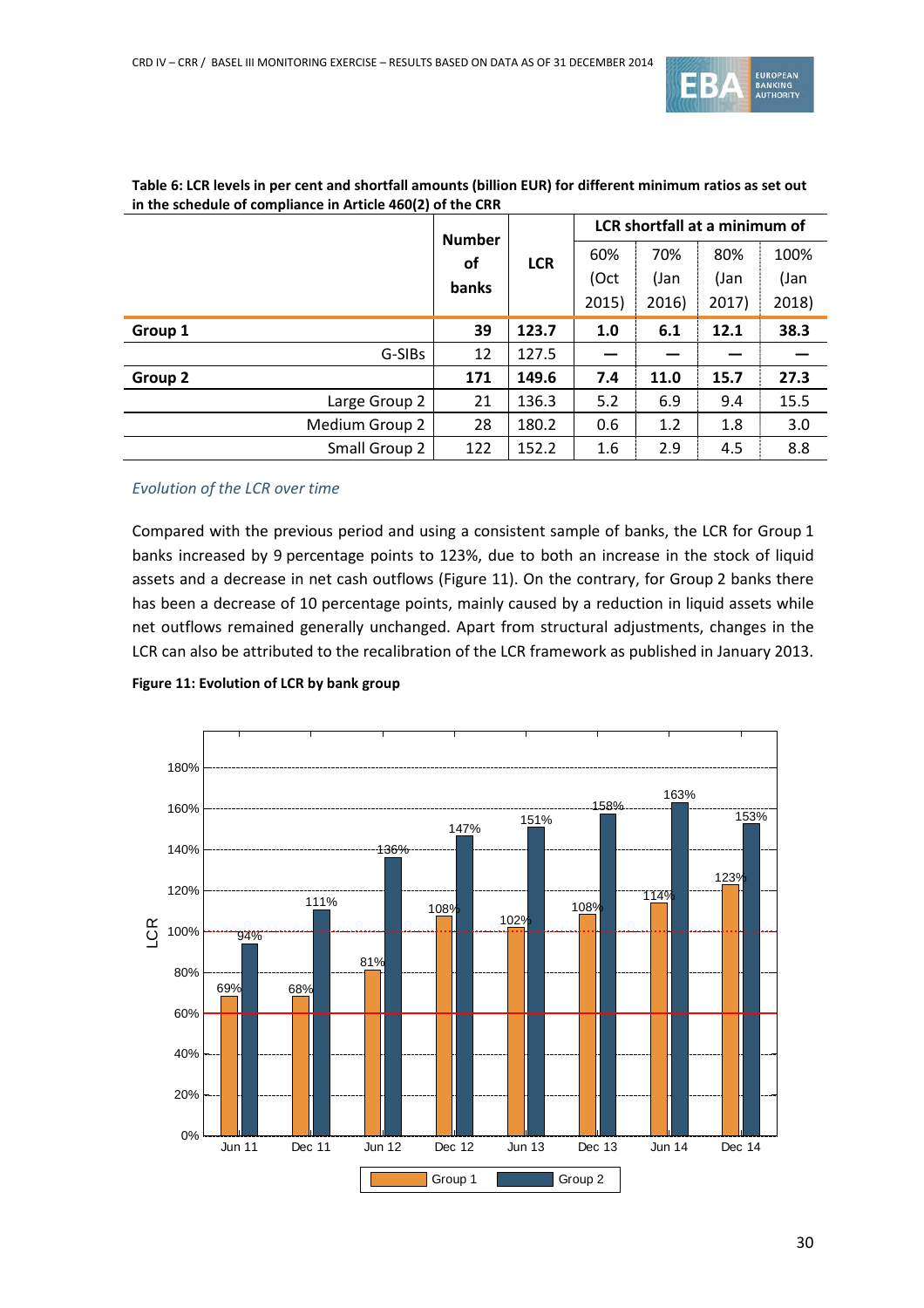

### *Impact of the cap on HQLA*

There are three banks in Group 1 and 26 banks in Group 2 affected by the cap on Level 2A or 2B assets or both. The total amount of capped assets, i.e. assets that are not included in Level 1 or Level 2 assets, is EUR 13.5 billion [\(Table 7\)](#page-30-0). Nevertheless, the impact of the cap on the overall stock of liquid assets is limited; moreover, the cap seems not to have a significant influence on the liquidity profile of the individual banks. In total, had the Level 2 assets not been capped, only four out of the 29 banks which currently have an LCR below 60% would have passed the threshold of 60%.

|                | Level 2A cap applies<br>No of banks where | Cap on Level 2A assets<br>assets due<br>UR)<br>ш<br>(billion<br>Reduction of<br>Level 2A<br>cap<br>$\overline{c}$ | applies<br>No of banks where<br>cap<br>Level 2B | Cap on Level 2B assets<br>assets due<br>EUR)<br>cap (billion<br>Reduction of<br>Level 2B<br>$\overline{5}$ | Shortfall of<br>banks where<br>Level 2A or<br>Level 2B cap<br>applies<br>(billion EUR) |  |
|----------------|-------------------------------------------|-------------------------------------------------------------------------------------------------------------------|-------------------------------------------------|------------------------------------------------------------------------------------------------------------|----------------------------------------------------------------------------------------|--|
| Group 1        |                                           |                                                                                                                   | 3                                               | 1.7                                                                                                        | 21.6                                                                                   |  |
| G-SIBs         |                                           |                                                                                                                   |                                                 |                                                                                                            |                                                                                        |  |
| Group 2        | 20                                        | 11.4                                                                                                              | 9                                               | 0.4                                                                                                        | 8.8                                                                                    |  |
| Large Group 2  | $\mathbf{1}$                              | 5.9                                                                                                               |                                                 |                                                                                                            | 7.2                                                                                    |  |
| Medium Group 2 | $\overline{2}$                            | 0.5                                                                                                               | 1                                               | 0.1                                                                                                        | 0.6                                                                                    |  |
| Small Group 2  | 17                                        | 4.9                                                                                                               | 8                                               | 0.3                                                                                                        | 1.0                                                                                    |  |

#### <span id="page-30-0"></span>**Table 7: Impact of the cap on liquid assets**

### *Composition of cash outflows and inflows*

The structure of outflows and inflows [\(Table 8\)](#page-31-0) is broadly in line with that observed in June 2014. In terms of a share of total balance sheet liabilities, Group 1 banks show larger percentages of total outflows than Group 2 banks. This can be explained by the relatively greater share of interbank funding and commitments within the Group 1 sample; Group 2 banks tend to be more reliant on retail deposits, which receive lower run-off factors. A total of EUR 25.7 billion of inflows have been capped for 26 banks (four Group 1 banks and 22 Group 2 banks) in order to ensure that a minimum of 25% of cash outflows is covered by liquid assets.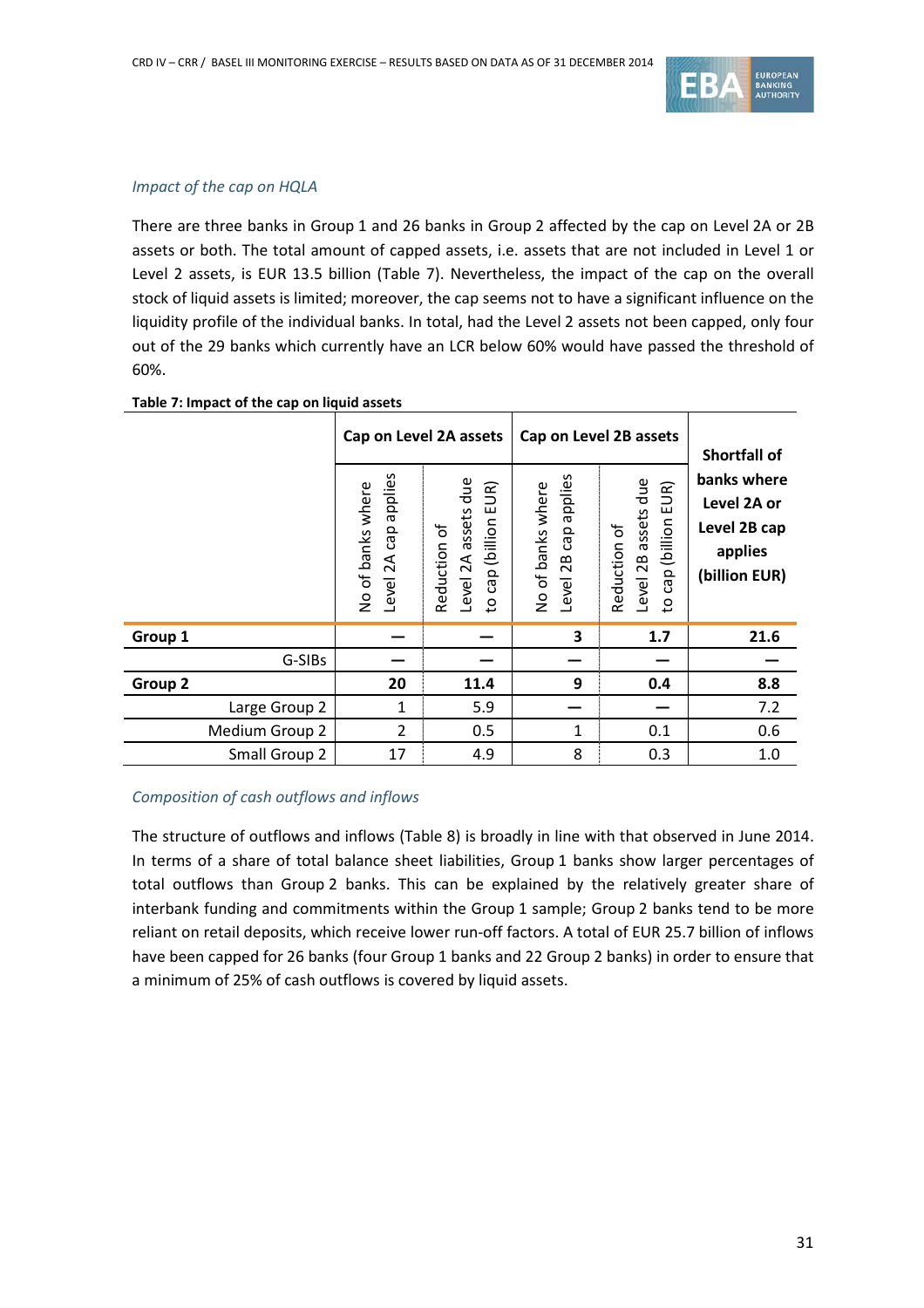

|               | banks<br>৳<br>Number | SBC<br>and<br><b>Retail</b> | corporates<br>Non-financial | PSEs<br>CBs,<br>Sovereign, | institutions<br>Financial | Other | Secured funding | outflows<br>and<br>contractual<br>cash<br>contingent<br>Other | lending<br>Secured | 9C<br>S<br>pue<br><b>Retail</b> | nstitutions<br>._<br>Financia | inflows<br>$\mathsf{cash}$<br>Other | on inflows<br>$\mathsf{cap}$ |
|---------------|----------------------|-----------------------------|-----------------------------|----------------------------|---------------------------|-------|-----------------|---------------------------------------------------------------|--------------------|---------------------------------|-------------------------------|-------------------------------------|------------------------------|
| Group 1       | 39                   | 1.3                         | 2.3                         | 0.5                        | 3.9                       | 0.8   | 1.4             | 4.2                                                           | 1.5                | 1.2                             | 1.4                           | $1.0\,$                             | 0.1                          |
| G-SIBs        | 12                   | 1.2                         | 2.3                         | 0.4                        | 3.4                       | 0.7   | 1.4             | 4.2                                                           | 1.4                | 1.1                             | 1.4                           | 0.8                                 |                              |
| Group 2       | 163                  | 1.8                         | 1.3                         | 0.5                        | 3.4                       | 0.7   | 0.2             | 2.2                                                           | 0.3                | 0.9                             | 1.7                           | 0.2                                 | 0.3                          |
| Large Group 2 | 21                   | 1.9                         | 1.5                         | 0.5                        | 2.3                       | 0.8   | 0.3             | 2.1                                                           | 0.1                | 1.0                             | 0.9                           | 0.1                                 |                              |
| Med. Group 2  | 28                   | 1.5                         | 1.2                         | 0.5                        | 4.1                       | 0.7   | 0.1             | 2.1                                                           | 0.2                | 1.0                             | 2.2                           | 0.1                                 | 0.2                          |
| Small Group 2 | 114                  | 1.9                         | 1.3                         | 0.4                        | 5.6                       | 0.5   | 0.1             | 2.4                                                           | 0.6                | 0.7                             | 3.1                           | 0.6                                 | 1.1                          |

#### <span id="page-31-0"></span>**Table 8: LCR outflows and inflows (post-factor) as a percentage of balance sheet assets**

### *Development of the components of the LCR*

[Figure 12](#page-32-0) shows the trends in HQLA, the numerator of the LCR, for the period June 2011 to December 2014. It shows that Group 1 banks have consistently held more cash and central bank (CB) reserves than Group 2 banks, while securities classified as Level 1 assets make up the larger part of the Group 2 banks' portfolios. It is difficult, though, to draw definite conclusions about the composition of Group 2 banks' portfolios since there is significant heterogeneity among Group 2 banks.

Overall, the share of cash and CB reserves in total assets increased during the period June 2011 to December 2012 for both Group 1 and Group 2 banks (see [Figure 12\)](#page-32-0). This trend can be explained by the banks' behaviour of holding more secure assets during the crisis. The long-term refinancing operations (LTROs) by the European Central Bank (ECB) may have supported and shaped this behaviour by providing liquidity to banks which may have been invested in assets eligible for the LCR liquidity buffer. The downward trend in cash and CB reserves after December 2012 indicates that there was less liquidity hoarding after the severest period of the financial crisis.

The share of securities which were Level 1 assets increased between June 2011 and December 2014. In the aftermath of the crisis, banks continued investing in securities, instead of holding large amounts of CB reserves, due to the amelioration of the financial markets and sovereign bond markets. This investment pattern could be attributed to the increasing quantity of products in the market and/or to the higher price/return of the products. The share of Level 2A and 2B assets remains constant across the period for both Group 1 and Group 2 banks. In line with the small market size for these assets, these assets constitute only a small part of banks' portfolios.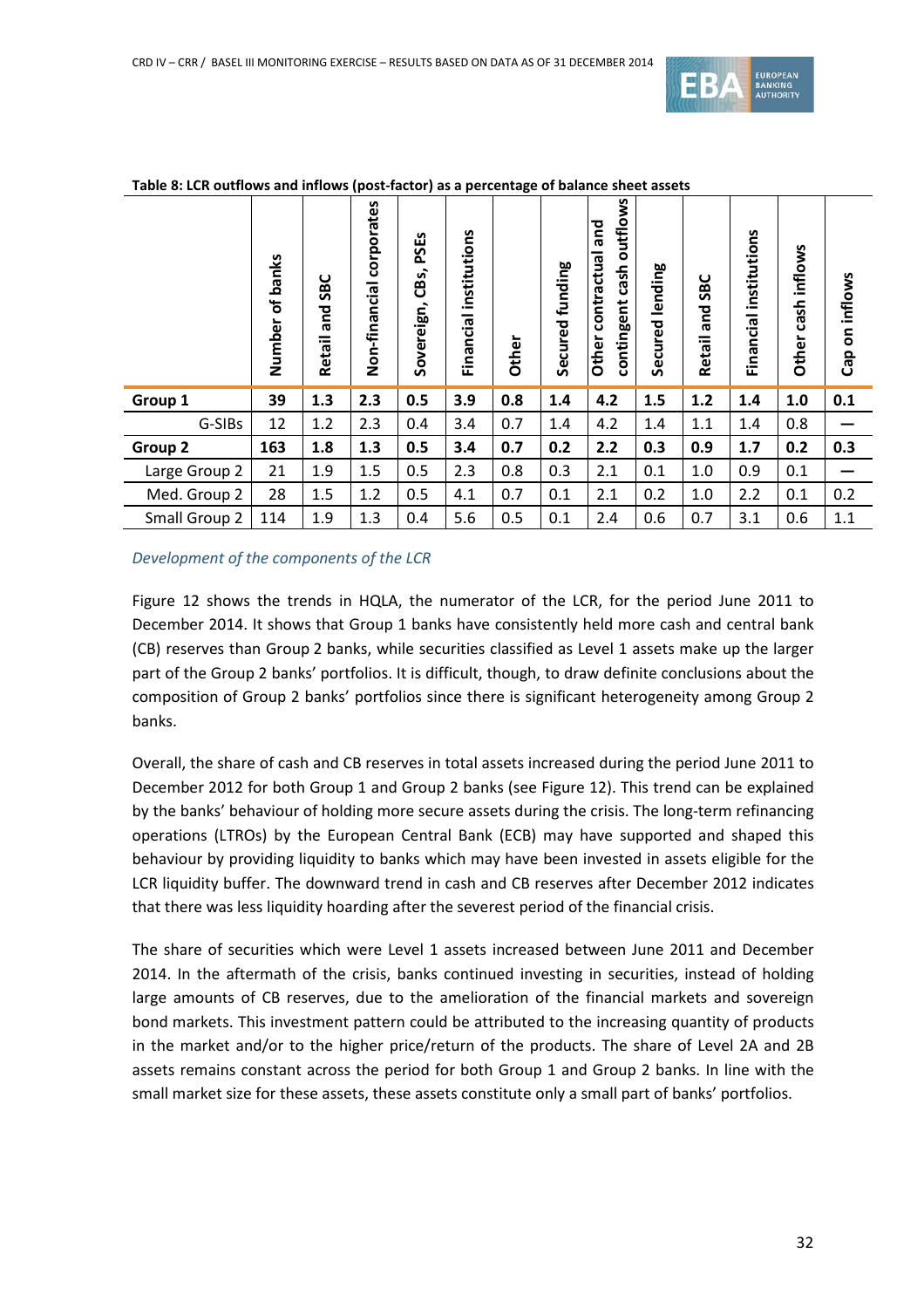



#### <span id="page-32-0"></span>**Figure 12: Development of HQLA**

[Figure 13](#page-33-0) shows the net amount of outflows from Group 1 and Group 2 banks. The decrease in credit-sensitive wholesale deposits in December 2012 can be attributed to the recalibration of the LCR, which included the lower run-off factor for non-operational deposits. The credit-sensitive wholesale deposits exhibit the highest amount of outflows as they also receive the highest run-off factor in the calculation of the LCR. For Group 1 banks, outflows related to credit-sensitive wholesale deposits represent nearly 8% of total assets; their share in cash outflows has been decreasing since June 2013 for Group 1 banks, while for Group 2 banks there were only small fluctuations around the area of 8% of total assets. After that, it stabilised at around 8%. The trend in relation to credit-sensitive wholesale deposits is similar for Group 2 banks. The increase in the share of higher-risk contingent liabilities such as derivatives in December 2012 can be explained by the recalibration, which provides a partial netting approach for the calculation of outflows and inflows arising from derivatives (differing from the 2010 framework, which allowed for full netting of those transactions). Other deposits and liabilities have been more stable and constant throughout the period for Group 2. Compared with Group 1 banks, Group 2 banks rely more on refinancing through retail and small business deposits. This is due to the business models and the structure of these banks, e.g. through specialisation and business links with smaller corporates.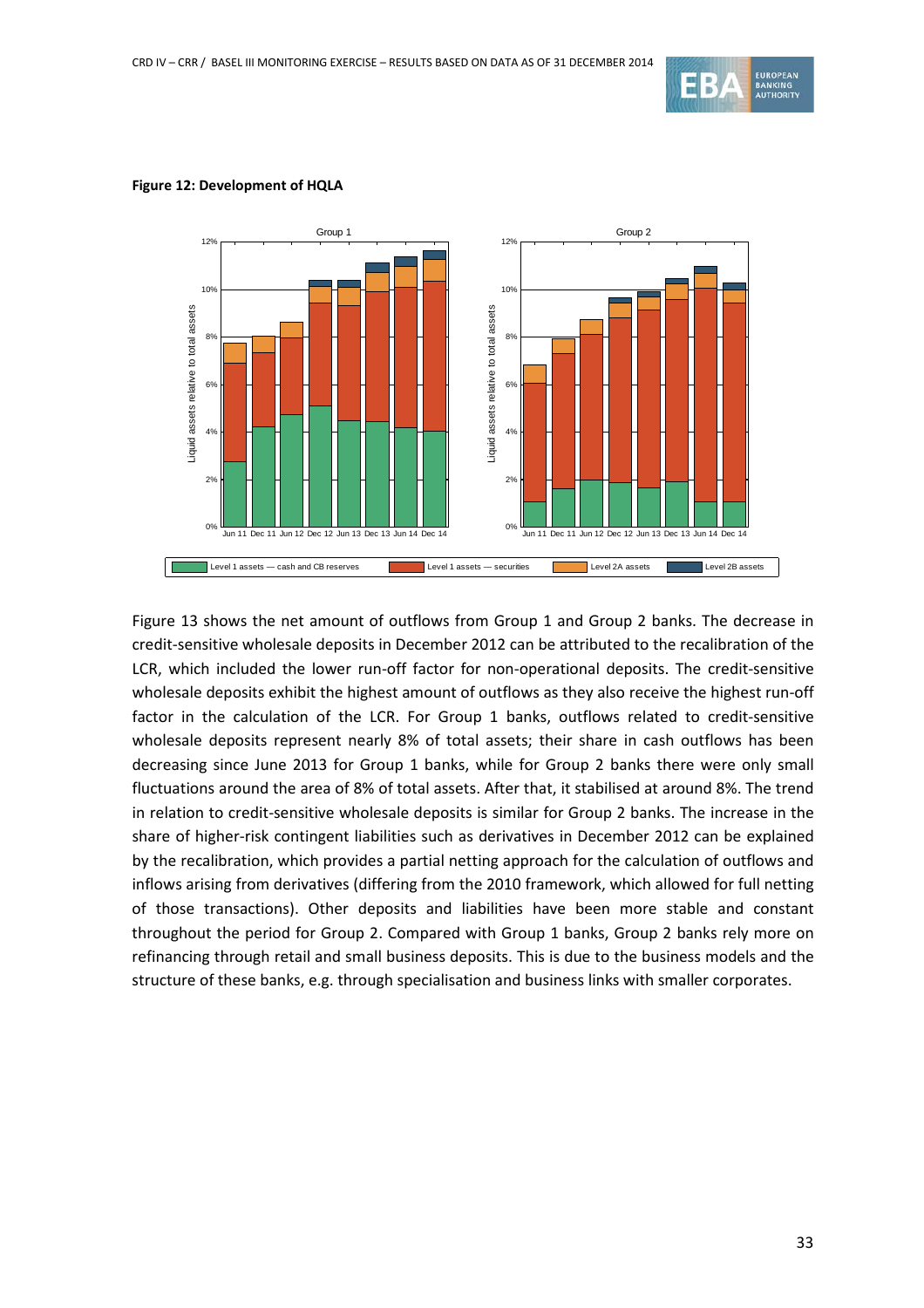



#### <span id="page-33-0"></span>**Figure 13: Development of cash outflows**

[Figure 14](#page-33-1) shows the inflows that mature within the next 30 days as a percentage of the total assets for each of the reference dates covering June 2011 to December 2014. For Group 1 and Group 2 banks there was a decrease in the amount of cash inflows during the financial crisis, particularly up to December 2012. For Group 1 banks, the aggregate value of cash inflows has been increasing since June 2013. The changes in the aggregate cash inflows for a bank depend on changes in the quantity, maturity and price (e.g. interest rate) of the banks' assets.

<span id="page-33-1"></span>

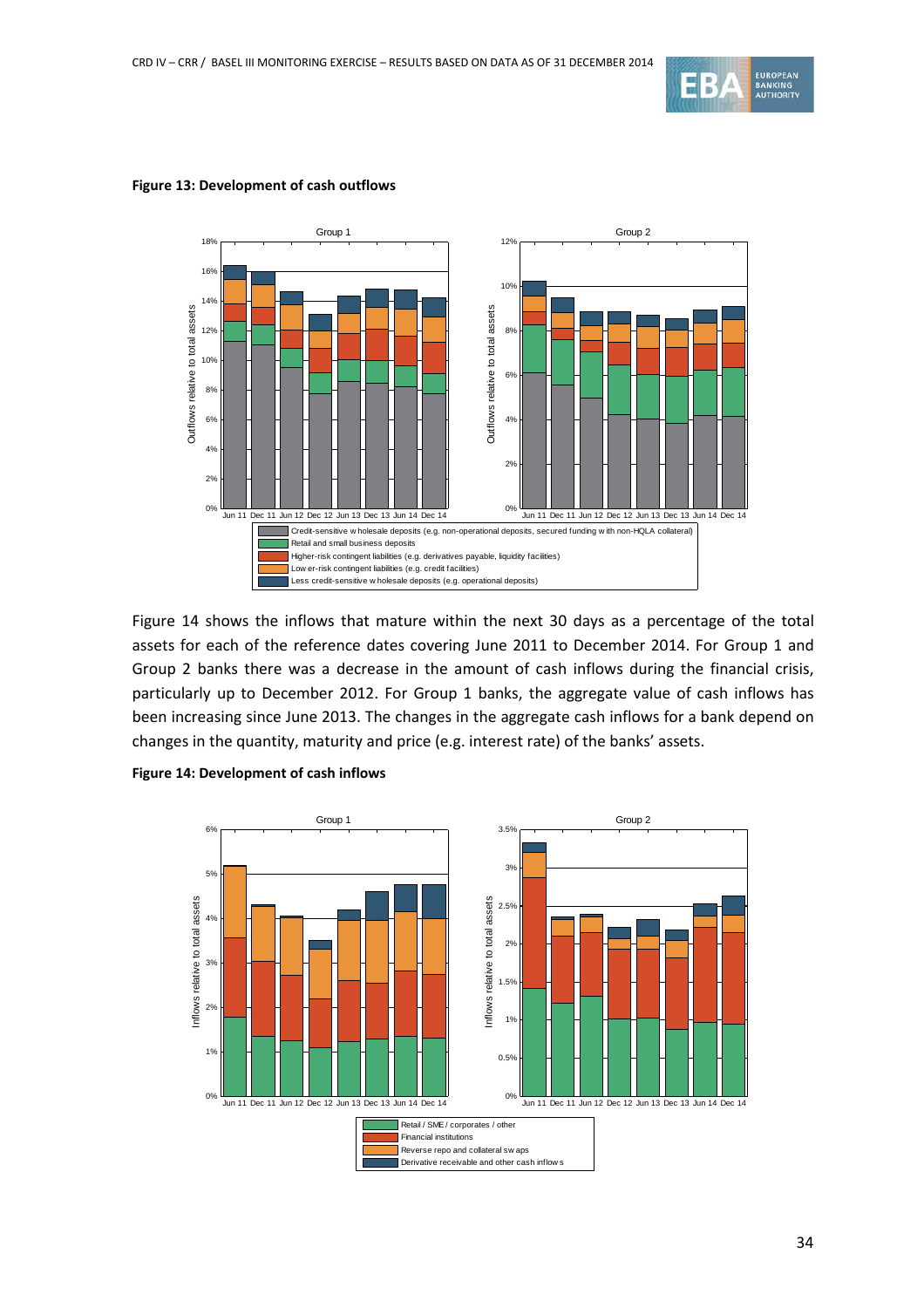

## <span id="page-34-0"></span>3.2 Net stable funding ratio

The second liquidity standard is the NSFR, a longer-term structural ratio to address liquidity mismatches and to provide incentives for banks to use stable sources to fund their activities. The NSFR is defined as the amount of stable funding relative to the amount of required stable funding (RSF). This ratio should be equal to or higher than 100%. The ASF is defined as the portion of capital and liabilities expected to be reliable over the time horizon considered by the NSFR, which extends to one year. The amount of RSF is a function of the liquidity characteristics and residual maturities of the various assets held by an institution, as well as those of its off-balance-sheet exposures. At EU level, the NSFR has not been finalised yet, so the results are based on the final Basel III NSFR framework as published in October 2014.

### *NSFR and shortfall in stable funding*

In total, 233 banks provided sufficient data for the December 2014 Basel III monitoring exercise to calculate the NSFR. As of December 2014, the average NSFR for Group 1 and Group 2 banks is 102% and 109%, respectively. Approximately 60% of Group 1 banks and 75% of Group 2 banks already fulfil the minimum NSFR requirement of 100%. Overall, banks in the sample are in need of additional stable funding of EUR 523 billion as of December 2014. The need for stable funding is approximately 10.0% of total ASF (EUR 5.2 trillion) and 4.5% of total assets (EUR 11.7 trillion) of all non-compliant banks participating in the NSFR part of the exercise. The need for stable funding is estimated by aggregating only the positive differences between RSF and ASF (RSF minus ASF), i.e. the deficit in stable funding of the banks whose NSFR is below the 100% requirement, and does not account for any surpluses of stable funding observed in banks with an NFSR above the 100% requirement. Banks that are below the 100% required minimum are still able to take a number of measures between now and 2018 to meet the NSFR standard, e.g. by lengthening funding term or decreasing maturity mismatches.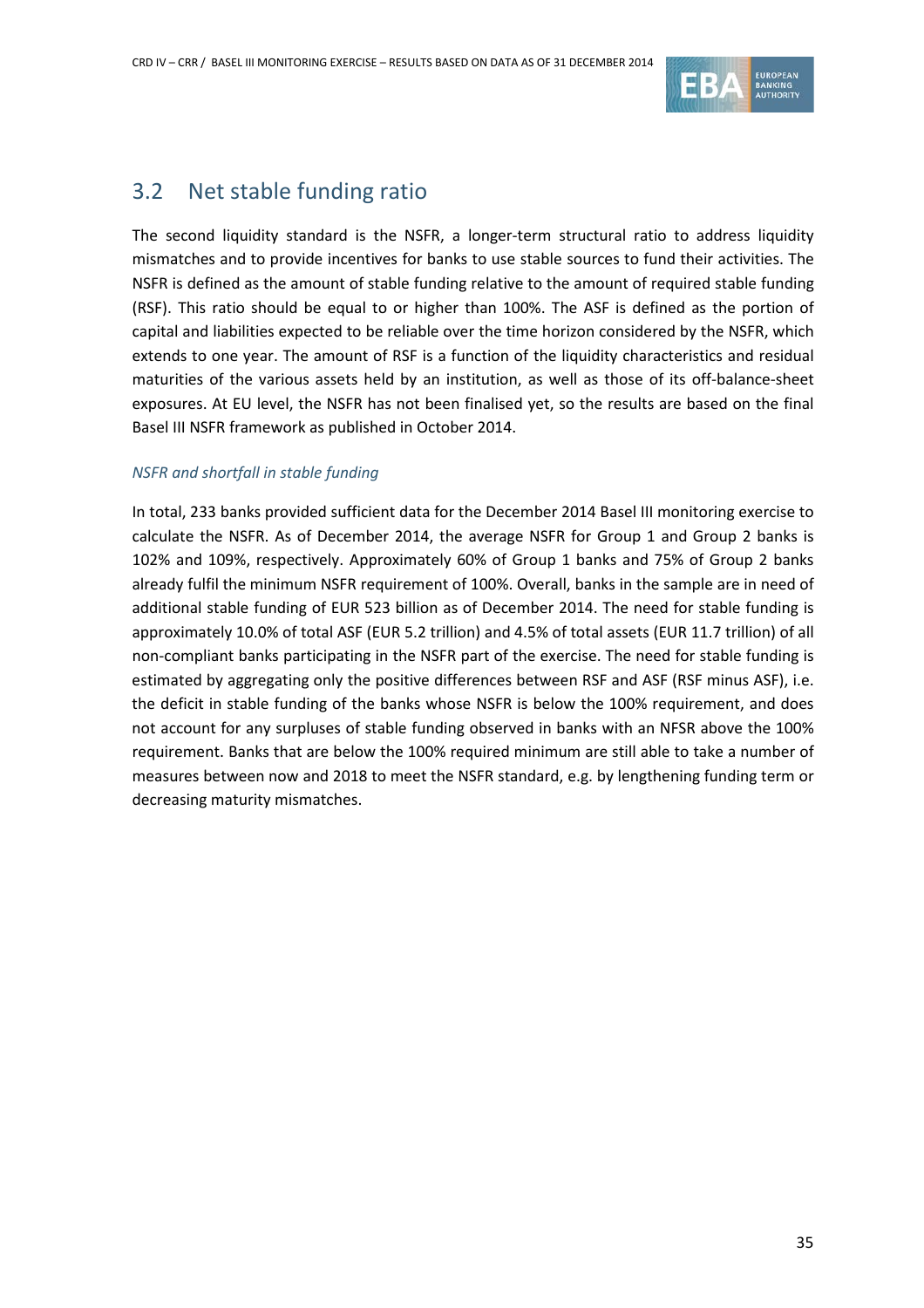



#### **Figure 15: Distribution of NSFR by bank group**

### *Evolution of the NSFR over time*

[Figure 16](#page-36-0) illustrates the development of the NSFR over time using a consistent sample of banks. The findings show that the average NSFR for Group 1 and Group 2 banks increased by 15 percentage points and 16 percentage points, respectively. The significant increase in banks' NSFR in December 2013 may also have been driven by the revisions made by the BCBS, which were considered for the first time in December 2013. The NSFR figures in December 2014 remained almost the same for both Group 1 and Group 2 banks. The overall positive trend is also reflected in the reduction of the shortfall in stable funding needed to meet the 100% ratio, which – compared with June 2011 – has reduced by 77% for Group 1 banks and by 79% for Group 2 banks.